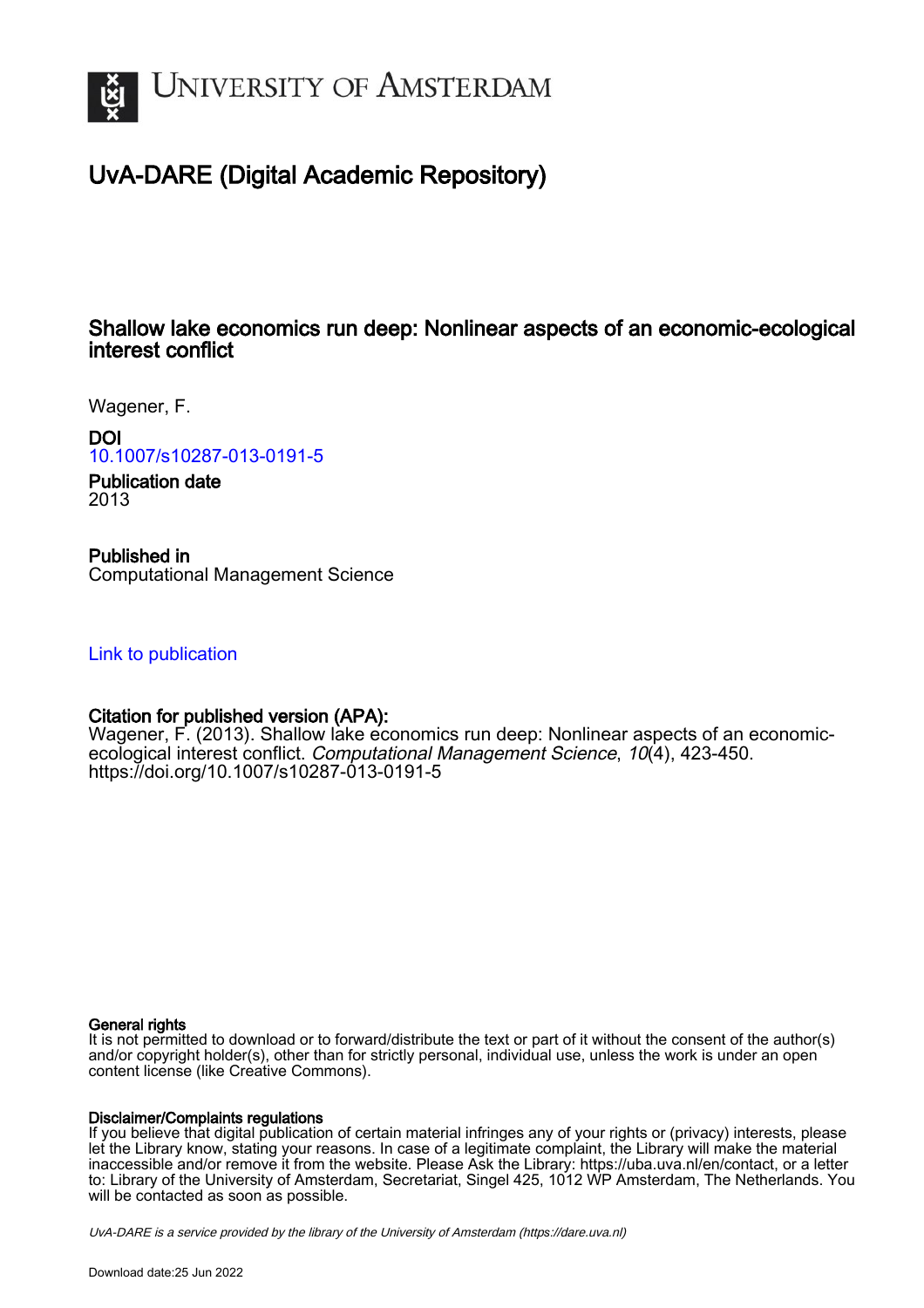## **Shallow lake economics run deep: Nonlinear aspects of an economic-ecological interest conflict**

**Florian Wagener**

March 13, 2014

In 2003, Mäler, Xepapadeas and de Zeeuw analysed the economics of the pollution of shallow lakes [2, 4, 14, 19]. They did this in the context of an optimal management problem, where a single social planner has to weigh the benefits of agricultural activities, which pollute the lake, against the costs arising from decreasing ecosystem services of the lake. Then they analysed a second context, where several social planners—communities, countries—share access to a lake, and where they play some kind of pollution game against each other. They moreover investigated how the outcome of the game can be improved by setting an appropriate tax scheme.

Very quickly, it became apparent that the shallow lake problem class has a rich structure. Often in economic analysis situations are considered where the dynamics of the stock variable is assumed to be a convex function of the state of the system, and a linear function of the action of the agents. In that case, if the agent chooses a time-constant action, there is a unique steady-state value to which the stock can converge.

It has been recognised already long ago that in many ecological systems the situation is different, as there may exist tipping points [11]; these are critical values for the state, at which the ecosystem changes, or 'flips', in a way that is not instantly reversible. The system is said to undergo a catastrophic shift. Such shifts have been detected and documented in a great variety of systems [17]; the flipping mechanism of shallow lakes is detailed below [16].

F.O.O. Wagener

CeNDEF, Dept of Economics and Econometrics, University of Amsterdam, and Tinbergen Institute, Amsterdam, The Netherlands. E-mail: F.O.O.Wagener@uva.nl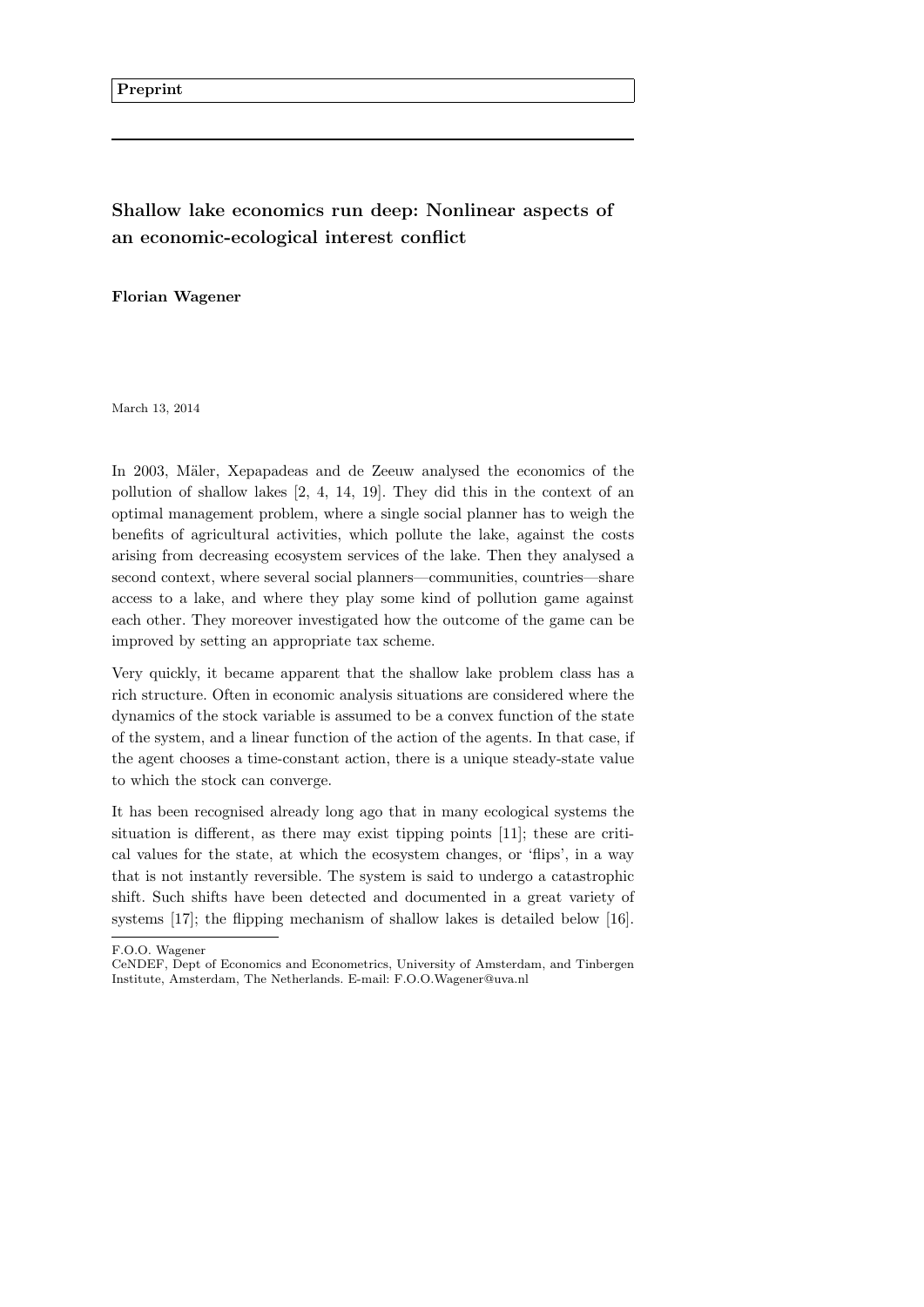One of the consequences of the existence of tipping points is that for a given action, there may be multiple steady state values of the stock with radically different characteristics.

Whenever human activity influences the state of an ecosystem, through some form of pollution that is a by-product of some kind of production activity, the problem arises of assessing the relative interests of producers affecting the ecosystem and producers and consumers enjoying it. To obtain a benchmark, which should be seen as the best possible scenario, the existence of a benevolent and omniscient social planner is postulated that tries to maximise society's welfare, taking into account the interests of both groups. This, of course, would be an entirely classical economic problem if the dynamics of the pollution stock would be convex. It being non-convex changes matters considerably.

Standard economic problems usually feature a single equilibrium, and most of the results are about the *degree* of change of that equilibrium if certain parameters are varied. In a problem featuring multiple possible steady states, the *kind* of solution may change if parameters are varied: actually there can be huge qualitative changes in the outcome. Consequently, it is necessary to classify the outcomes of the economic analysis by their qualitative characteristics: are the interests of the producers to be preferred, and is the ecosystem to function mainly as a waste dump? Or is it better for society to restrict production activities and enjoy the ecosystem? For this kind of analysis, bifurcation theory is an appropriate tool, as it provides the mathematics of qualitative change. A bifurcation analysis results in a bifurcation diagram, which classifies the qualitative features of the outcome for different values of the parameters.

In the following, some recent work on the economics of shallow lakes will be reviewed, presenting the results as much as possible in bifurcational form. The aim of this procedure is two-fold: first, to give an overview on a topical theme within environmental economics; second, to give an introduction to some recent developments in non-convex economics.

#### **1 Shallow lake dynamics**

The ecological model that will be used in the following gives a very simplified representation of the complex ecological feedback mechanisms that are active in a shallow lake; essentially, it only captures the possible occurrence of a catastrophic shift in the state variable. The very stylizedness of the model is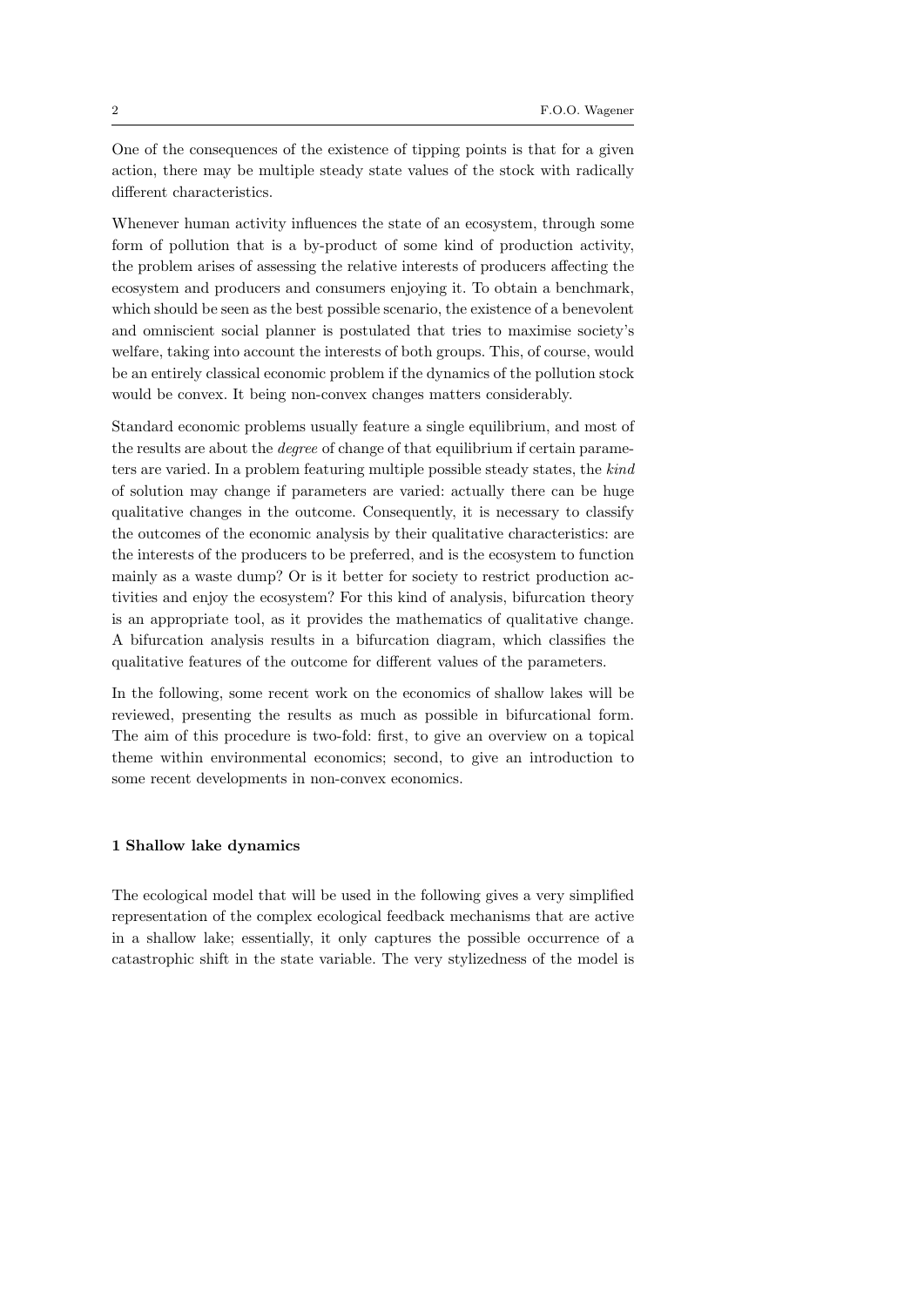also an advantage, as the conclusions that can be drawn from it will likely be applicable to a wide range of other situations.

#### 1.1 Ecological processes in a shallow lake

The following simplified description of the ecological mechanisms acting in a shallow lake is based on the account in Scheffer's book [16], to which the reader is directed for the full story. A shallow lake, that is a lake whose depth is up to 3 m, is characterised by two facts: large water plants may grow all over the lake, and in summer it is, unlike deep lakes, not stratified in a warm top layer and a cold bottom layer. The second fact implies that interaction with the sediment may be important in a shallow lake; in particular, pollutant that is sedimented out may be resuspended in the water column. In the simplified shallow lake model, this effect is however entirely ignored.

The lake vegetation is determined by the nutrient level. When this is low, the vegetation consists mostly of small water plants. But artificial fertilisers used in agriculture are by rainfall washed off the fields and into the lake, raising the nutrient level. The primary effect is to make the growth of large water plants possible. Next, the phytoplankton biomass (algae) increases, making the lake turbid; also, the leaves of the water plants become covered by a periphyton layer. Both processes lead to a decrease of the amount of light reaching the plants, which eventually die.

As the water plants disappear, the food web in the lake changes radically. A natural predator of phytoplankton is zooplankton, which hides between the water plants during daytime. They lose their natural shelter and are increasingly predated on by fishes. This reinforces the growth of phytoplankton and increases the turbidity of the lake further. Moreover, the water plants are important in keeping the lake sediment intact; in their absence, the sediment is more easily resuspended into the water, again increasing the turbidity of the lake. Now, even if the nutrient loading is reduced, the water plants will not be able to regrow easily, as the turbidity of the lake remains high. Nutrient reduction for long periods of time, or removal of fishes that predate on zooplankton may be necessary to restore the lake to a clean state again. In some cases the turbidity of the lake is however irreversible.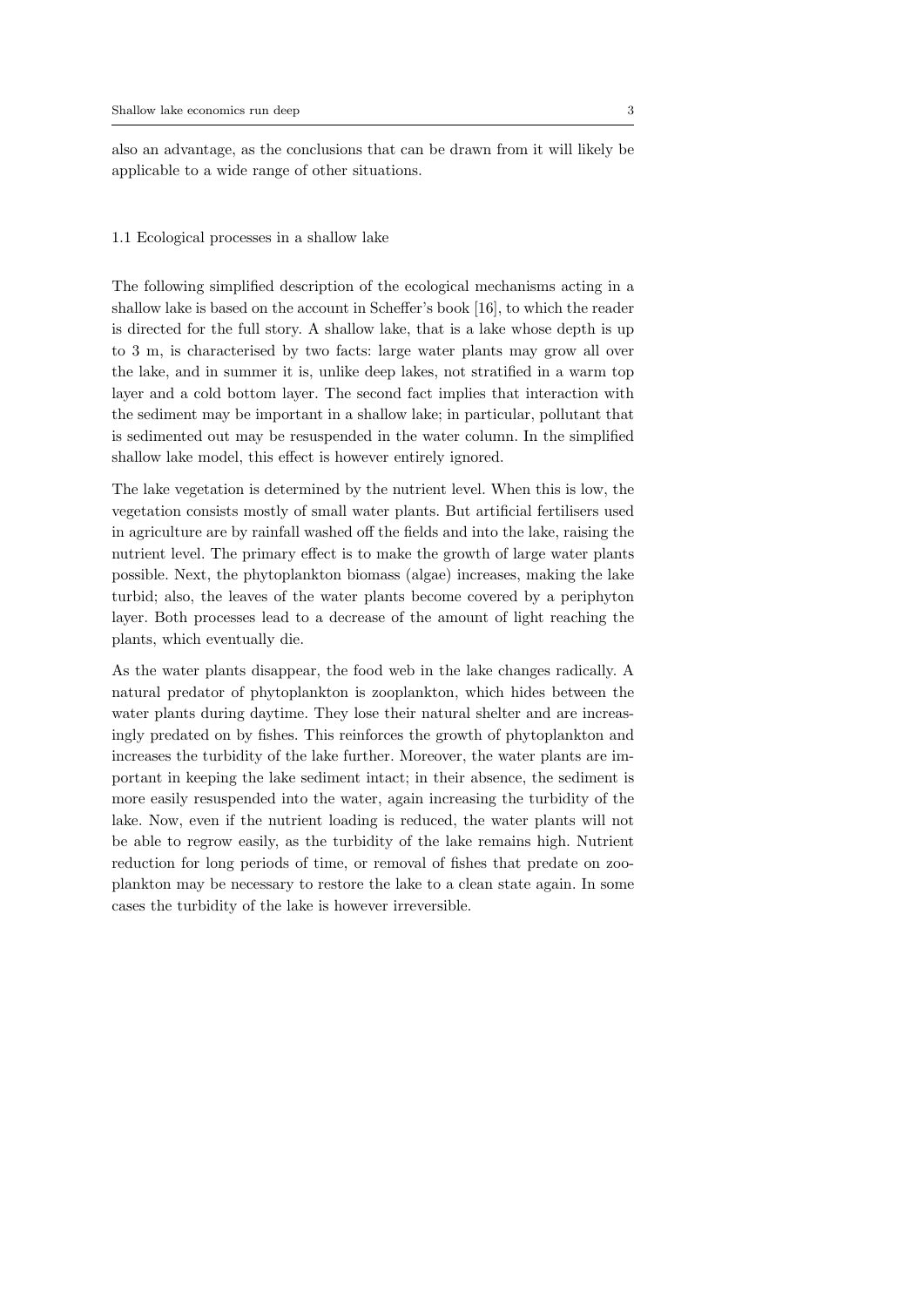#### 1.2 Mathematical model of a shallow lake

The simplified shallow lake dynamics is modelled as a single non-linear differential equation

$$
\dot{s} = a - g(s) = a - \left(bs - \frac{s^2}{1 + s^2}\right). \tag{1}
$$

Here  $s = s(t)$  is the state variable of the system, that is, the concentration of phosphorus, one of the main nutrients, in the shallow lake. The variable  $a =$  $a(t)$  is the action that economic agents undertake: here it is the use of artificial fertilisers containing phosphorus on the fields surrounding the lake, which is then washed into the lake by rainfall, yielding a net inflow of nutrients. The parameter *b* denotes the sedimentation rate at which phosphorus leaves the water column and enters the sediments at the bottom of the lake. In this very simple model, it is assumed that it remains in the sediment indefinitely: a more complex model would take into account that phosphorus from the sediments can feed back into the lake, especially if the vegetation of the lake has disappeared. Finally, the non-linear term models all the complex feedback mechanisms of the lake.

The curve  $a = g(s)$  is called the *response curve* of the system. For large values of the sedimentation rate, typically for  $b \geq 0.65$ , the response is monotone, as illustrated in Figure 1.



**Fig. 1** Shallow lake dynamics, monotone case  $(b = 0.68)$ . The curve indicates the locus of the steady states (*a, s*) of the shallow lake dynamics; all steady states are attracting.

The figure indicates the steady state *s* to which the state of the lake will tend for a given loading level *a*. The most important characteristic of this response is that small changes in *a* will imply small changes in *s*. If the sedimentation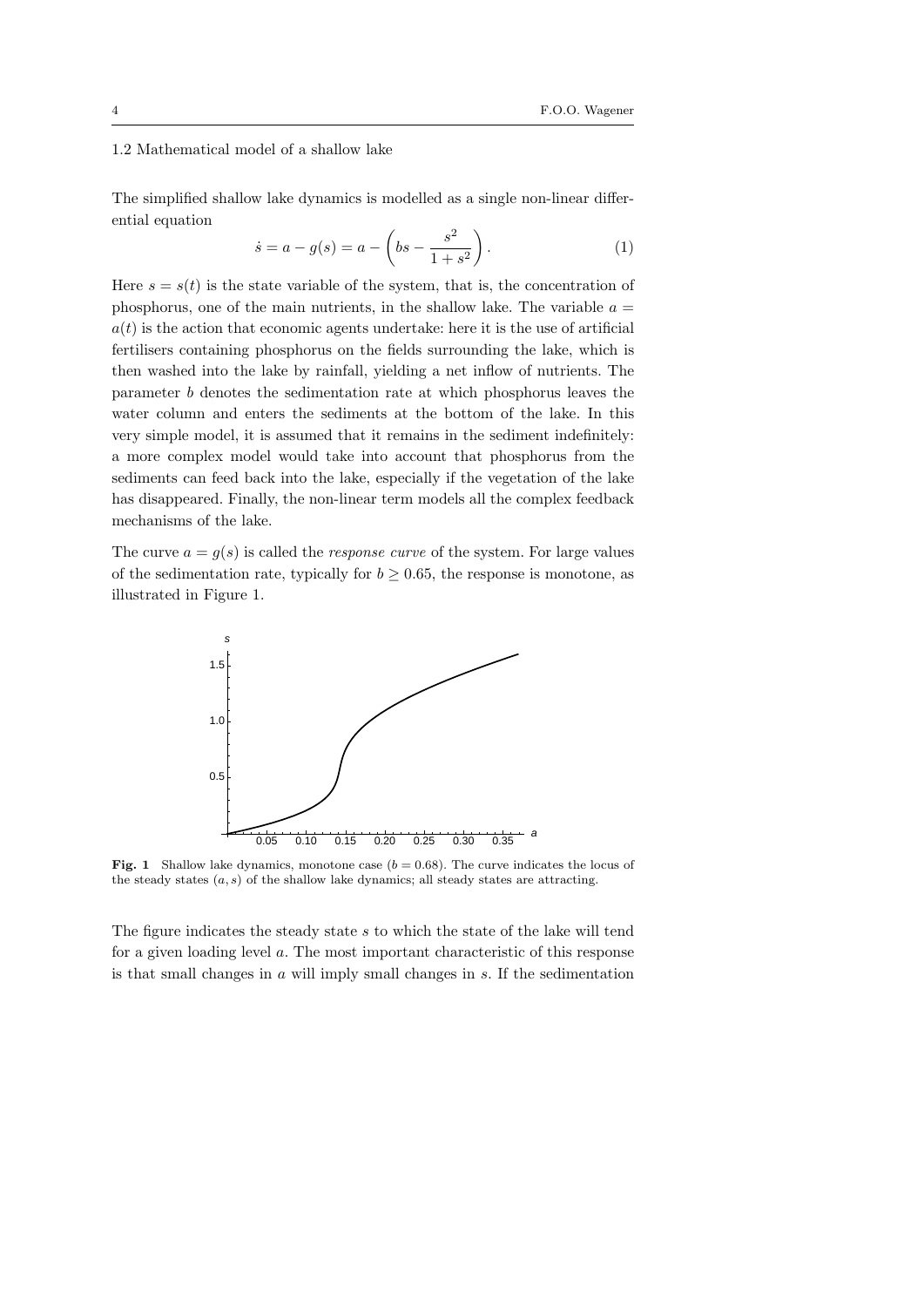rate is lower, the non-linearities of the system change this simple behaviour profoundly, as is illustrated in Figure 2. In this figure, two curves are shown.



**Fig. 2** Shallow lake dynamics, reversible case  $(b = 0.52)$ : effect of changing the loading slowly. As in Figure 1, the thinly drawn curve, mostly overlaid by the thick curve, indicates the locus of the steady states (*a, s*) of the shallow lake dynamics; the dashed part of the curve corresponds to unstable equilibria. The thick curve shows the response of the state of the lake to slow changes of the loading. If the loading starts at  $a = 0$  and is increased, at first the amount of pollutant in the lake increases proportionally; but at  $a = \bar{a}_{cr}$  it flips catastrophically to a much higher value of *s*, associated with a turbid lake. If then the loading is decreased again, the lake does not instantly jump back to a clean state; only if *a* is reduced to the lower value  $a = a_{cr}$ , the lake flips back again to a low value of *s*, associated with a clean lake.

The thin curve, which is partly overlaid by the thick curve, gives all possible steady states of the system, that is, all combinations (*a, s*) of actions and states for which the rate of change of the state is zero. This curve consists of three branches. The upper and the lower branch correspond to stable steady states: those are states such that the system tends towards them if it is already sufficiently close. The middle branch consists of unstable steady states, from which the system drifts away. Steady states of the lower and upper branch are respectively referred to as low and high pollution steady states.

If we imagine the system to be initially in a state where there is no loading and no phosphorus in the lake, the thick curve shows the response of the system to a very slow increase of the phosphorus loading. Increasing the loading *a* from the initial value  $a = 0$ , we move along the lower branch of the thick curve. Note that the phosphorus concentration *s* changes initially only very little as the loading increases. However, there is a critical point  $a = \bar{a}_{cr}$ , a tipping point, indicated by a black dot on the horizontal axis, where the low pollution steady state loses stability. The system will then move rapidly along the dashed trajectory to a high pollution steady state.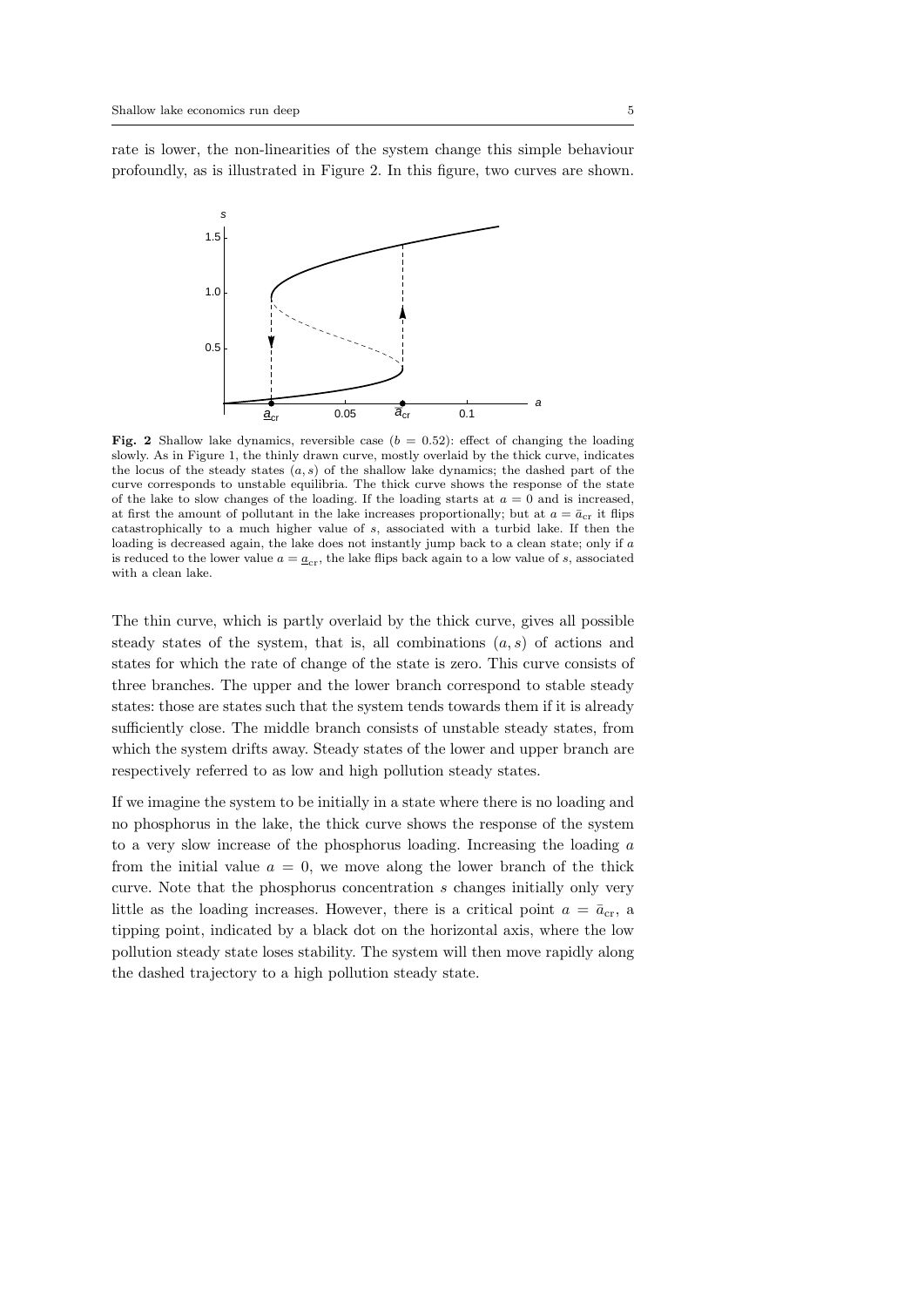If we try to restore the system to its previous low pollution state by lowering the loading, we move along the upper branch of the thick curve for decreasing values of *a*. The system will remain in the high pollution state until the loading is decreased quite significantly below the critical loading that made the system flip into the high pollution state. In the reversible case, which is illustrated by Figure 2, if the loading is decreased sufficiently much, the system encounters another tipping point  $a = a_{cr}$ , at which it flips rapidly back to the low pollution steady state. As increasing or decreasing the external loading leads to different responses, the shallow lake system is said to exhibit hysteresis; this typically occurs for intermediate values of the sedimentation rate, that is, for 0*.*5 *< b <* 0*.*65.

If the sedimentation rate is still lower, that is if  $0 < b \leq 0.5$ , then the system response is irreversible; this case is illustrated in Figure 3.



**Fig. 3** Shallow lake dynamics, irreversible case  $(b = 0.49)$ : effect of changing the loading slowly. Legend as in Figure 2. In the irreversible case, if the lake is initially in a highpollution state, which corresponds in the figure to the upper branch of the thick curve, even by a reduction of the loading to the minimum value  $a = 0$  the lake cannot be brought back to a clean state.

In these plots, the location of the middle branch of unstable steady states also provides information: if for time-constant loading *a* the state *s* of the system is such that the point  $(a, s)$  lies below the middle branch, then the system is attracted to the low pollution equilibrium, whereas if it is above that branch, it is attracted to the high pollution equilibrium. Note that the middle branch decreases as loading increases, meaning that as the loading increases, the basin of attraction of the low pollution steady state steadily declines, whereas the basin of the high pollution steady state grows. If the distance of the steady state to the boundary of the basin of attraction is small, the steady state is said to have little resilience, as only a small perturbation to the steady state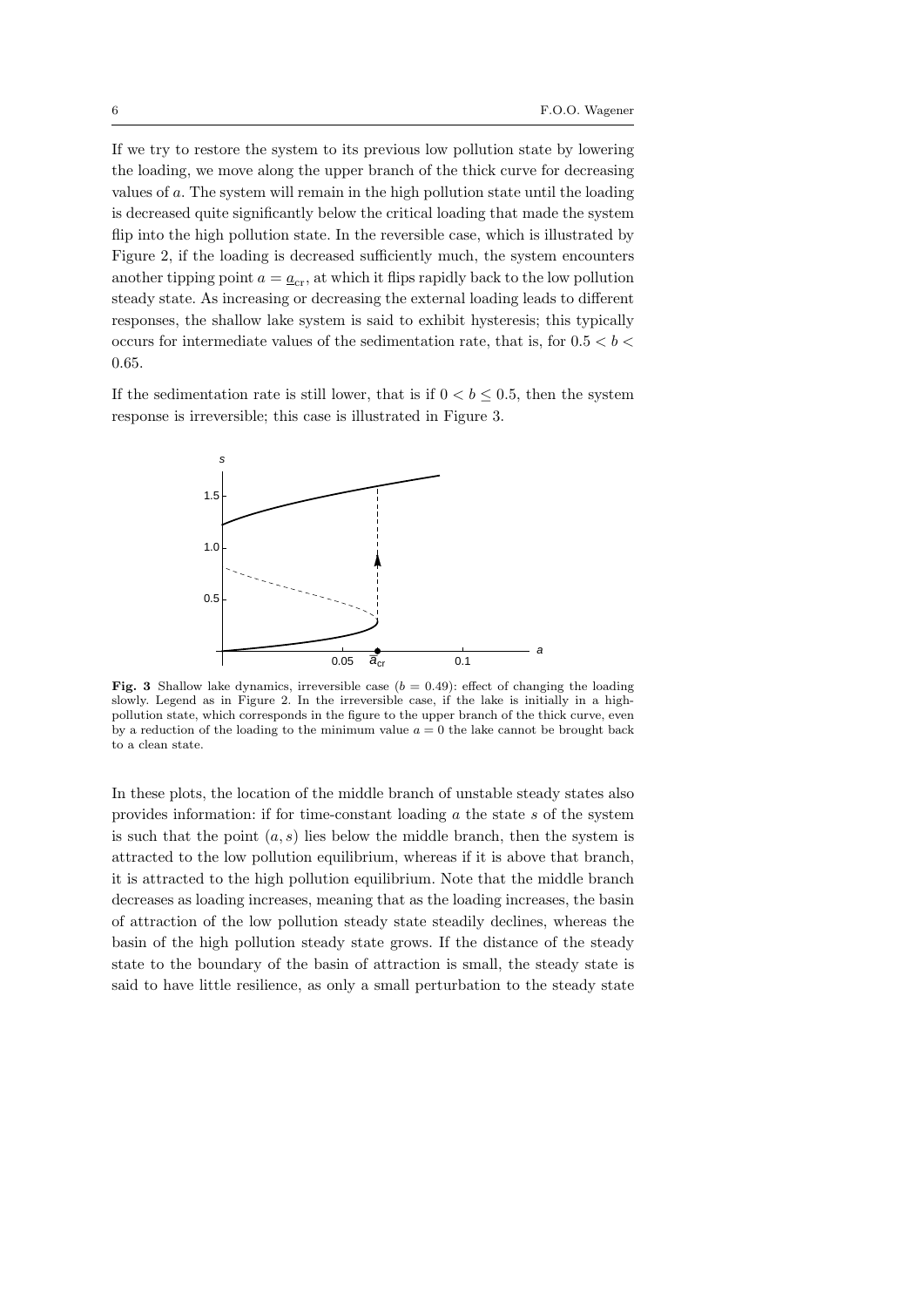suffices to move the system out of that basin, and move it then to the other steady state.

#### **2 Quasi-static shallow lake economics**

Environmental pollution is a side effect, often inescapable, of agricultural or industrial production activities. The public has an interest in a clean environment as well as in something to eat: here is a basic economic trade-off. To determine the optimal policy, the two interests are quantified as term of a welfare function. The analysis below is considered with the utopian "social planner" scenario, where there is a benevolent and omniscient social planner that tries to maximise social welfare. Also the possibility is considered that there are several of these social planners sharing access to a shallow lake, and that each of them is concerned by maximising the social welfare of his community. First we shall be concerned with the quasi-static context, where the loading level is to be fixed for all time (cf. [21]). Later, the dynamic context is considered, where the loading level is allowed to vary as a function of time.

#### 2.1 Quasi-static analysis

To model the choice of the loading level *a*, we assume that there is a social planner that tries to maximise some social welfare stream  $W(a)$  that depends on the loading and the amount of pollutant in the lake, by choosing the constant loading level *a* optimally. For a given choice of *a*, the system is given time to adjust to a steady state  $s = s(a)$ , which is a solution of the equation  $\dot{s} = a - g(s) = 0$ , or equivalently, of the equation

$$
a = g(s). \tag{2}
$$

Welfare is then evaluated at this steady state. Investigating the properties of these steady states constitutes a quasi-static analysis of the system, as neither dynamic adjustment effects are taken into account, nor the possibility that loading levels might change over time.

The social welfare stream *W* will be the sum of the utility  $U_A$  that affectors of the state of the lake—for instance farmers—obtain from their use of artificial fertiliser, and of the disutility  $D<sub>E</sub>$  that enjoyers of the lake—tourists and fishermen—suffer as a result of pollution. In the economic shallow lake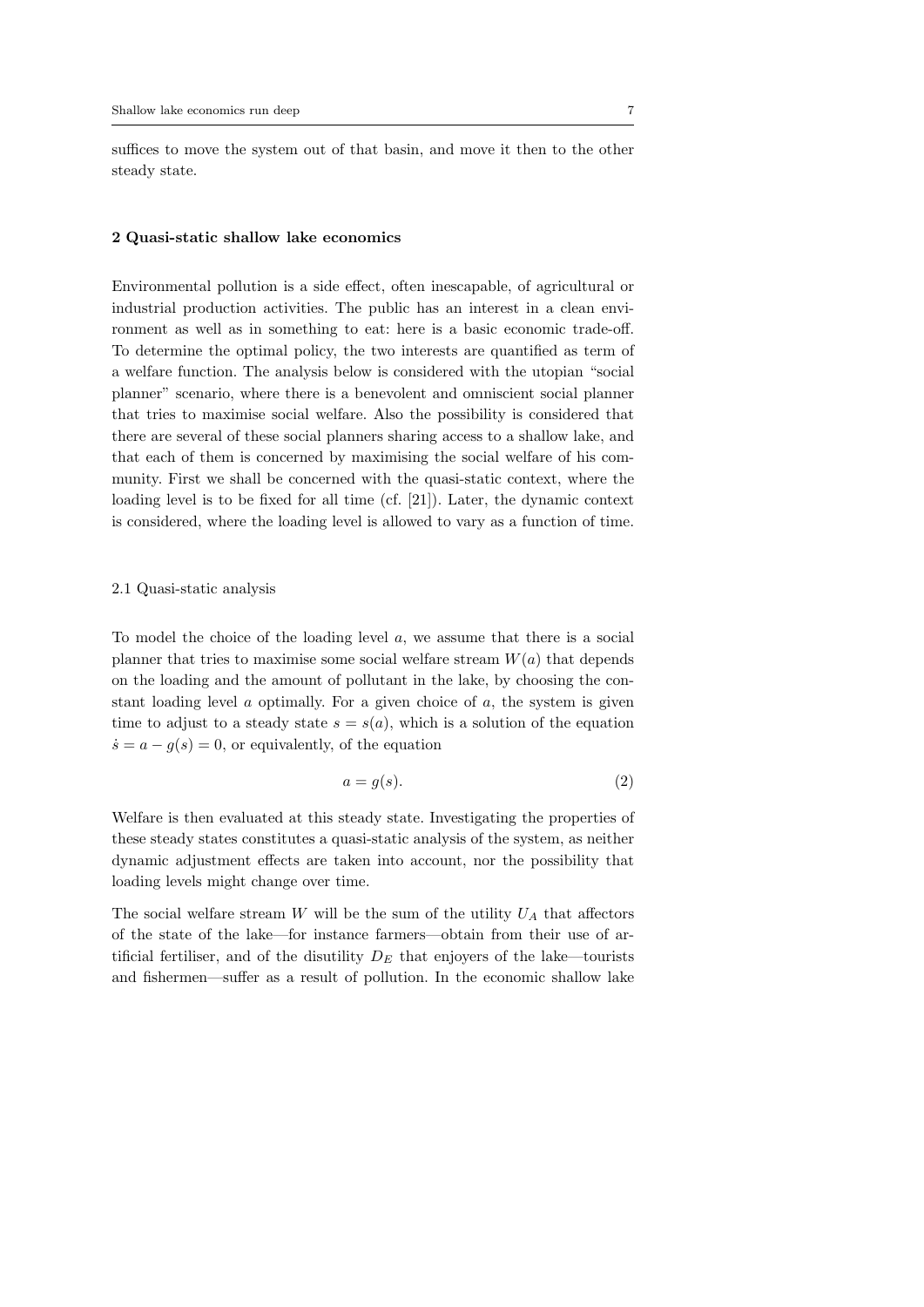model, these utilities are modelled respectively as  $U_A = \log a$  and  $D_E = cs^2$ ; the parameter *c* is here a measure for the economic importance of the shallow lake, or the economic costs of pollution. This yields the social welfare

$$
W = U_A - D_E = \log a - cs^2.
$$
\n
$$
(3)
$$

Note that these are really utilities from different groups of lake users; the planner tries to determine the socially optimal use of the lake. As mentioned, in this section a quasi-static approach is taken: the social planner is required to find the loading level *a* such that in a corresponding steady state of the shallow lake system, social welfare is optimal.

In order to do this, steady state values  $s = s<sub>L</sub>(a)$  for low pollution steady states and  $s = s_H(a)$  for high pollution steady states are solved from the steady state equation  $\dot{s} = 0$ . These are the functions whose graphs trace out the two stable steady state loci in Figure 2. Using these solutions, expressions for welfare in low and high pollution steady states, respectively  $W_L$  and  $W_H$ , can be derived as functions of the loading a, yielding for  $i = L$  and  $i = H$  that

$$
W_i(a) = U_A(a) - D_{E,i}(a) = \log a - cs_i(a)^2.
$$
 (4)

Note that  $D_{E,L}(a)$  and  $D_{E,H}(a)$  indicate respectively the disutility from pollution in the low pollution and high pollution steady state associated to the loading level *a*. The social welfare is then the maximum of the low pollution and high pollution welfare functions

$$
W(a) = \max \{ W_L(a), W_H(a) \}.
$$
 (5)

At a maximum of *W*, the marginal welfare from increasing the loading should vanish, that is  $W'(a) = 0$ , or, equivalently, the marginal utility of the affectors should equal the marginal disutility for the enjoyers. This is the condition for economic equilibrium:

$$
U'_{A}(a) = D'_{E,i}(a). \tag{6}
$$

Performing the differentiations yields

$$
\frac{1}{a} = 2csi(a)s'i(a).
$$
\n(7)

The value of  $s_i'(a)$  is obtained by differentiating the steady state equation  $a = g(s_i(a))$  with respect to *a*. Solving for  $s'_i(a)$  yields

$$
s_i'(a) = \frac{1}{g'(s_i(a))}.
$$
 (8)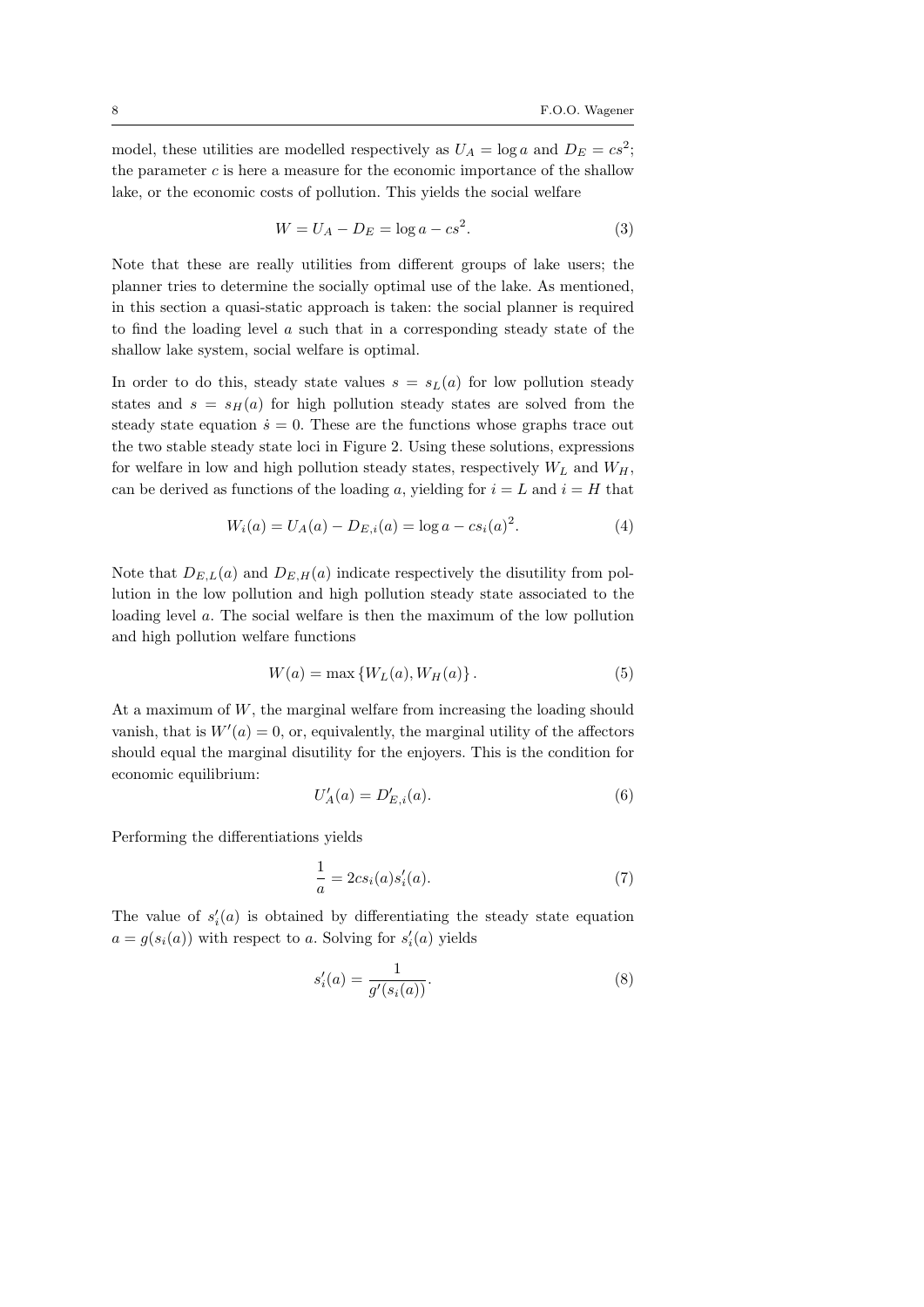Substitution into the economic equilibrium equation yields finally

$$
\frac{1}{a} = \frac{2cs_i(a)}{g'(s_i(a))}.
$$
\n(9)

Alternatively, this condition can be obtained by using a Lagrange function approach, where the social planner maximises welfare *W* subject to the condition that  $a - g(s) = 0$ . One major advantage of this approach is that no distinction has to be made between separate solution branches of the equilibrium equation. The Lagrange function for this problem reads as

$$
L = \log a - cs^2 + p(a - g(s)).
$$
\n(10)

Note the appearance of a new variable *p*, which will turn out to be the shadow value of the lake; that is the price the social planner is willing to pay for adding another unit of pollutant. As the planner is never willing to pay for more pollution, the shadow value is going to be negative.

If the loading-state pair (*a, s*) maximises social welfare *W* subject to the condition that the lake is in dynamic equilibrium, that is, condition (2), then the triple  $(a, s, p)$  satisfies necessarily the Lagrange conditions

$$
0 = \frac{\partial L}{\partial a} = \frac{1}{a} + p,\tag{11}
$$

$$
0 = \frac{\partial L}{\partial p} = a - g(s),\tag{12}
$$

$$
0 = -\frac{\partial L}{\partial s} = 2cs + pg'(s). \tag{13}
$$

Solving *p* and *a* from the first two equations as

$$
a = g(s), \quad p = -\frac{1}{a} = -\frac{1}{g(s)}
$$
 (14)

and substituting these values into the third equation yields the relation

$$
\frac{1}{a} = \frac{2cs}{g'(s)}\tag{15}
$$

obtained previously. Besides reconfirming the result, we have also found an interpretation of the Lagrange conditions: the first,  $\partial L/\partial a = 0$ , is the economic equilibrium condition for the loading: the marginal increase in benefits from polluting the lake equals the marginal shadow cost of that pollution. The second,  $\partial L/\partial p = 0$ , is the dynamic equilibrium of the lake, and the third condition  $\partial L/\partial s = 0$ , is the economic equilibrium equation for the pollutant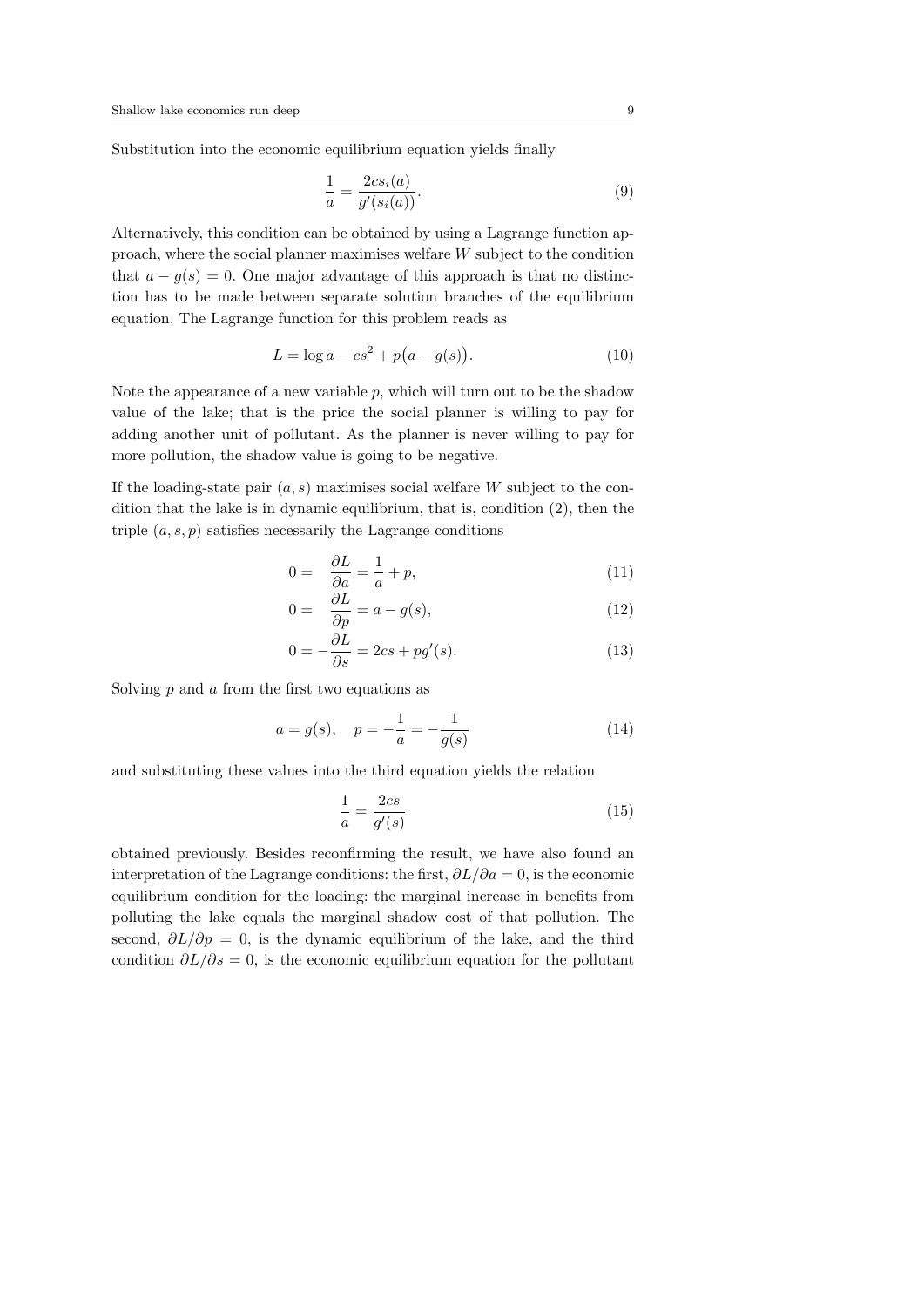in the lake: the marginal welfare cost of increasing the amount of pollutant should equal its marginal benefits.



**Fig. 4** Marginal utilities  $(b = 0.52, c = 1.3)$ . At an economic equilibrium, the marginal utility  $U'_{A}(a)$  to the affectors from adding another unit of loading, indicated by the dashed graph, equals the marginal disutility  $D'_{E,i}$  of the enjoyers, solid graphs, where  $i = L$  or  $i = H$  according to whether the lake is in the low or in the high pollution regime. Note that the disutility in the low pollution regime increases sharply as *a* approaches the critical value, forcing at least one solution of the economic equilibrium equation to be on the low pollution branch. The two intersections marked with a dot correspond to local maxima of the welfare function.

Figure 4 shows these marginal utilities as functions of the loading level *a*. The marginal utility for using artificial fertiliser, indicated by the dashed graph, decreases with an increase of the use of fertilisers: this is the usual law of diminishing returns. The marginal disutilities in the low and high-pollution states respectively are indicated by solid graphs in the figure. The effect of increasing the input level of fertiliser on the disutility generated in the low pollution steady state also follows a standard pattern: the marginal disutility in the low pollution equilibrium increases with the input level. Note that it has a vertical asymptote at the upward tipping point: this is a consequence of the fact that already a little below the tipping point, small changes in the input level induce large changes in the pollution level of the lake. It is this feature of tipping points on which the rising variance early warning systems for ecological transitions are based [3, 18].

The effect of the pollution input level on the high pollution steady state is at first sight a little surprising, as the marginal disutility from pollution in that state decreases instead of increases with increasing input levels. Partly this can be understood as before: slightly above the downward tipping point, small increases of loading imply large increases in the phosphorus concentration of the lake, and this response diminishes as the loading increases further.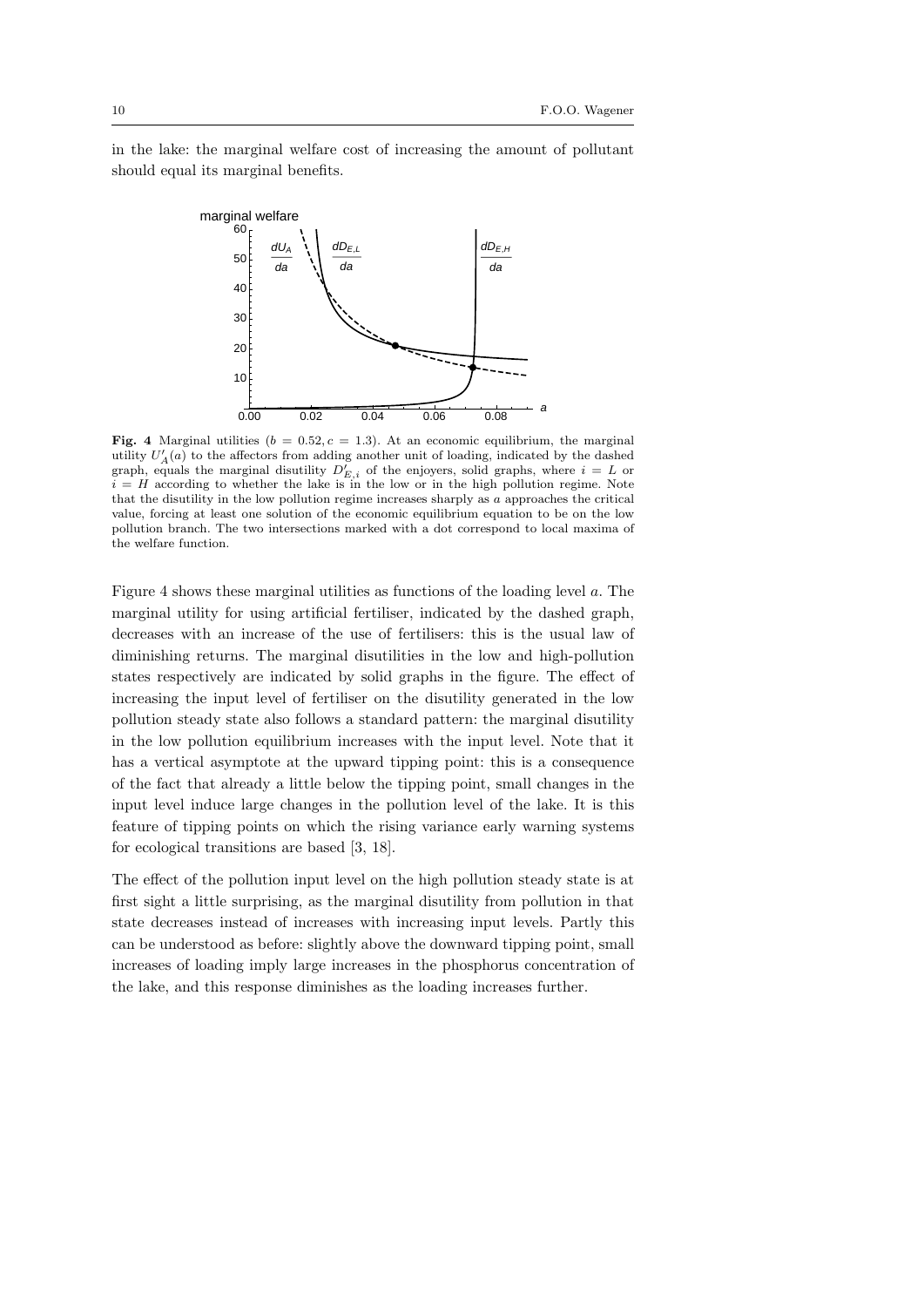Turning to the determination of the (local) maxima of the welfare function, note that these occur at those intersection points of the graphs of marginal utility and marginal disutility where marginal utility from increasing the loading is initially larger than marginal disutility; the other intersection points correspond to local minima. In Figure 4 we have two such intersection points, at  $a \approx 0.047$  (high pollution branch) and  $a \approx 0.072$  (low pollution branch) respectively. In this case, it is immediately obvious that the latter intersection corresponds to a global maximum of the welfare function, as pollution is lower and at the same time the use of fertiliser is higher compared to the first intersection point. This is borne out by the graph of the welfare function  $W(a)$ , which is given in Figure 5. In this figure, total welfare is drawn as a solid graph,



**Fig. 5** Welfare ( $b = 0.52, c = 1.3$ ). The graphs of the full welfare functions  $W_L(a)$  and *W*<sub>H</sub>(*a*) (dashed), as well as the function  $W(a) = max\{W_L(a), W_H(a)\}$  (solid). Welfare drops significantly as the loading *a* is increased past the tipping point value. Note also how the maximal value of welfare is obtained for a loading level that is very close to the critical level.

and the welfare in the high pollution branch is indicated by a dashed graph. Notice that at the tipping point, welfare drops instantly by a large amount: of course, this is what we mean by an environmental catastrophe. What is interesting though is that the welfare maximising loading level is very close to the tipping point. This is fairly typical for maximising behaviour, to strain a system towards the "maximal sustainable yield". The danger of this approach is that if the model of the decision maker is not quite correct, or if the state of the system is subjected to small random shocks that are neglected in the modelling stage, the real system may easily cross the tipping point and flip to the high-pollution, low-welfare state.

Other situations are possible as well; one of them is illustrated in Figure 6. Here again we see three points of equilibrium of marginal utility and disutility,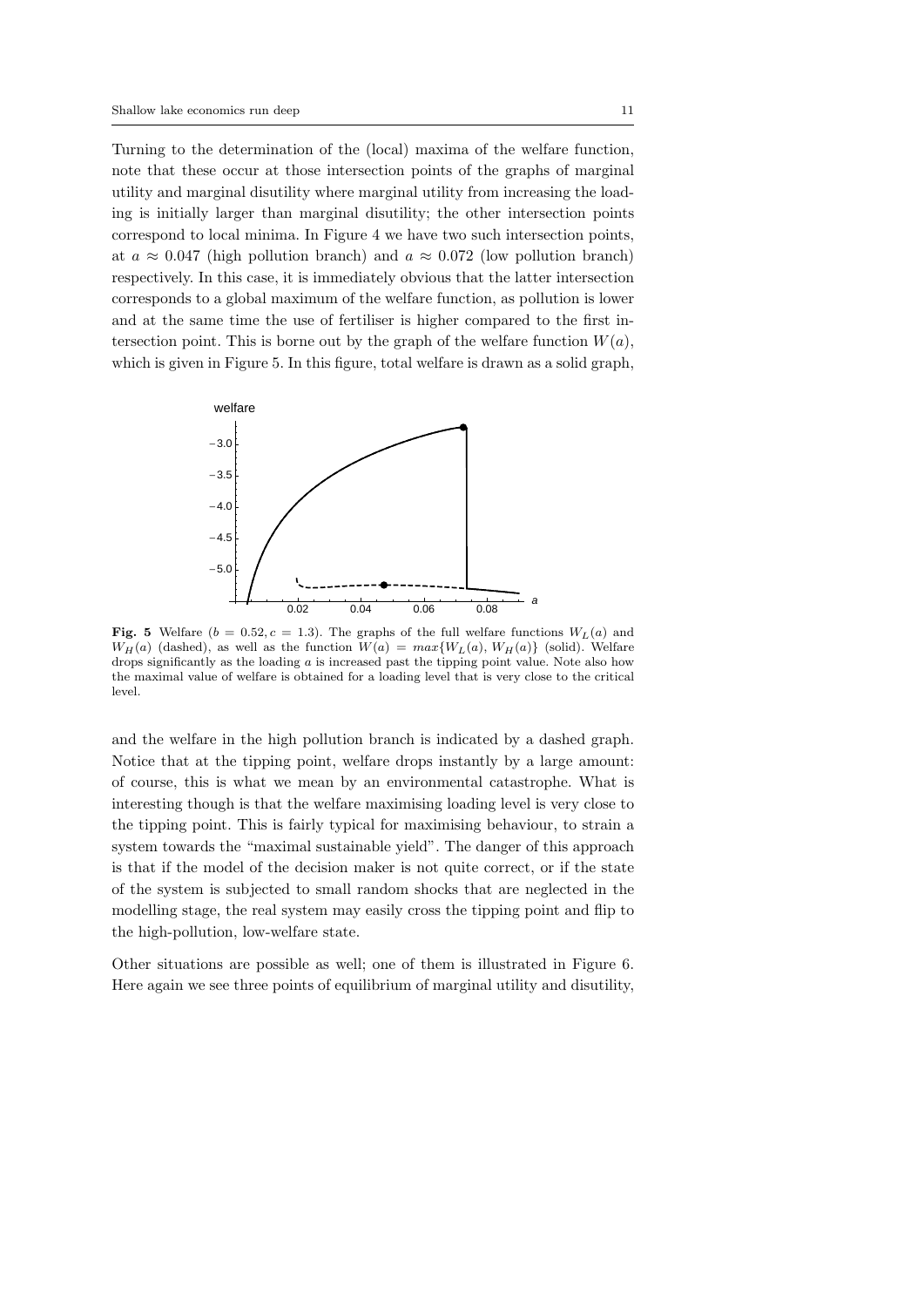

**Fig. 6** Marginal utilities and welfare  $(b = 0.6, c = 0.35)$ . Legend as in Figures 4 and 5. Again, there is a huge drop in welfare at the tipping point; however, as the economic importance *c* of the ecosystem to the social planner is very low, maximal welfare is obtained for a high loading, high pollution level.

two of which correspond to local maxima of the welfare function. Examination of the total welfare function shows, for increasing *a*, first the familiar pattern of welfare taking a local maximum very close to the tipping point. But then the welfare function rises again, until it reaches, for a much higher loading level, its global maximum. In this case, it turns out, the economic service the lake provides as a waste dump of phosphorus outweighs the economic importance of the ecological services. The situation is different again if the lake



**Fig. 7** Marginal utilities and welfare  $(b = 0.49, c = 0.8)$ . Legend as in Figures 4 and 5. The value of *b* is below 0*.*5, implying that the lake is irreversible: if the lake is initially clean, but the loading is allowed to grow past the critical value, the ensuing welfare loss is irrecoverable.

is irreversible; this is illustrated in Figure 7. Note that the welfare function looks much like that of the reversible case of Figure 5. There is one important difference though: if the loading a is allowed to increase above the critical value, the lake flips, and the welfare level drops catastrophically. What is more, it cannot be restored to its former value: the welfare loss is irrevocable.

The configurations described by different values of the parameters *b* and *c* can be classified by determining whether the high pollution or the low pollution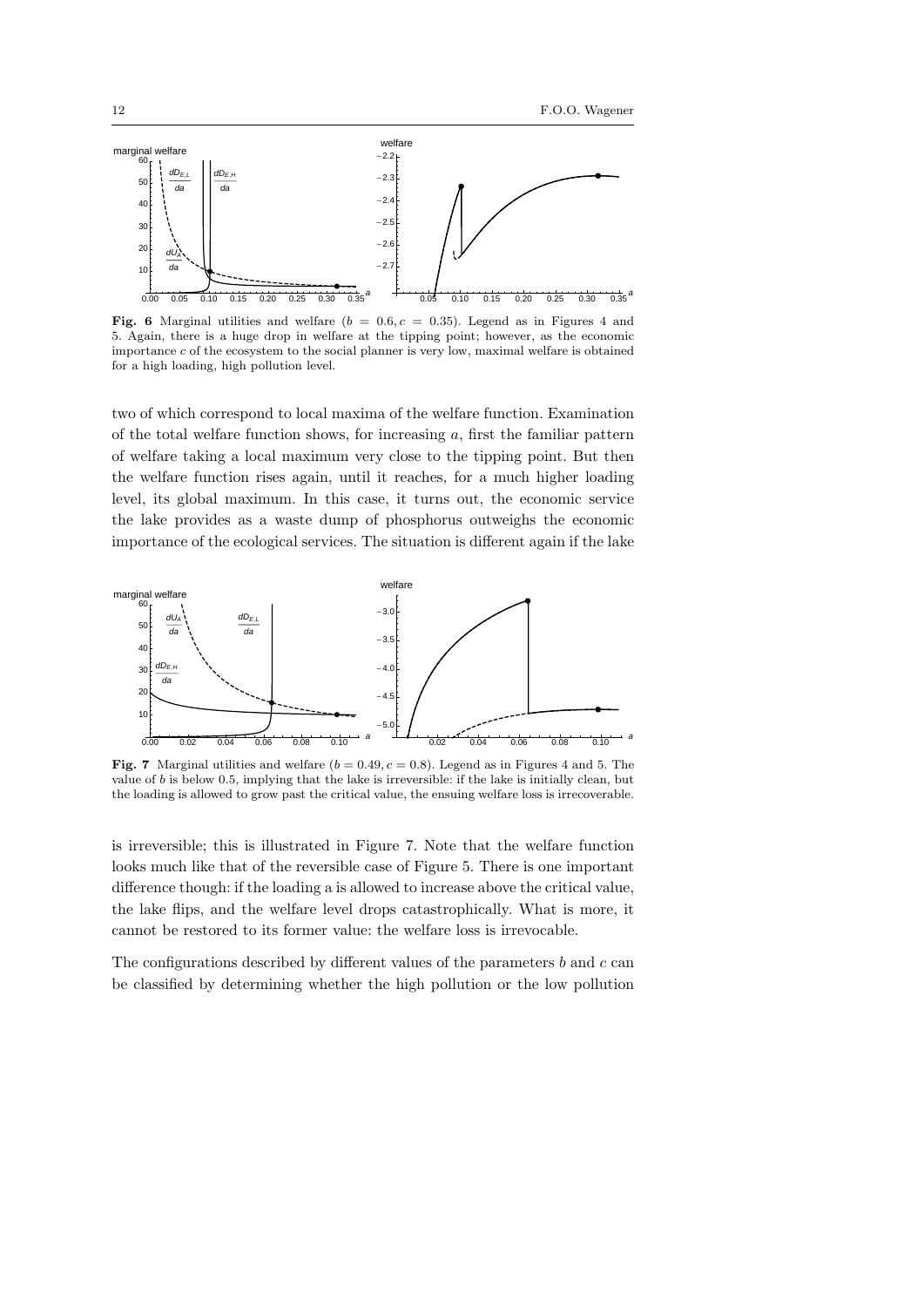furnishes a global maximum of the social welfare function. The result is shown in Figure 8.



**Fig. 8** Effect of welfare optimisation on the lake. If the pair (*b, c*) corresponds to a point to the right of the dashed curve, the welfare function is maximal at a unique loading level, which moreover can always be reached. To the left of the dashed curve, there are two candidate maximisers. In the 'high pollution' region, maximal welfare is obtained in a high loading, high pollution state of the lake; in the 'low pollution' region, welfare is maximised in a low loading, low pollution state. For pairs (*b, c*) in the third region, the decision maker has to take care not to let the loading increase past the critical level, on penalty of suffering a permanent irrecoverable welfare loss.

The figure shows several regions. To the right of the dashed curve is the region where the social welfare function has a single local maximum, which is at the same time a global maximum. To the left, the social welfare function has two separate local maxima. The region where this is the case is divided into three subregions: the high pollution region, the low pollution region, and the region labelled "dependent on initial state". The significance of the first two is clear: if the pair (*b, c*) takes a value in the low pollution region, the low pollution equilibrium furnishes the global maximum of the social welfare function; the analogous result holds for the high pollution region. Moreover, the social planner can always reach the global maximum by adjusting the loading *a* appropriately.

Matters are different in the third region: for parameter values in this region, the low pollution equilibrium furnishes the global maximum of the social welfare function, but this maximum cannot be reached if the lake is allowed to pass beyond the tipping point, as it cannot then be restored to a low pollution state. This is the region where wrong decisions, or mere inattention of decision makers, can lead to an ecological catastrophe that has far-reaching welfare effects.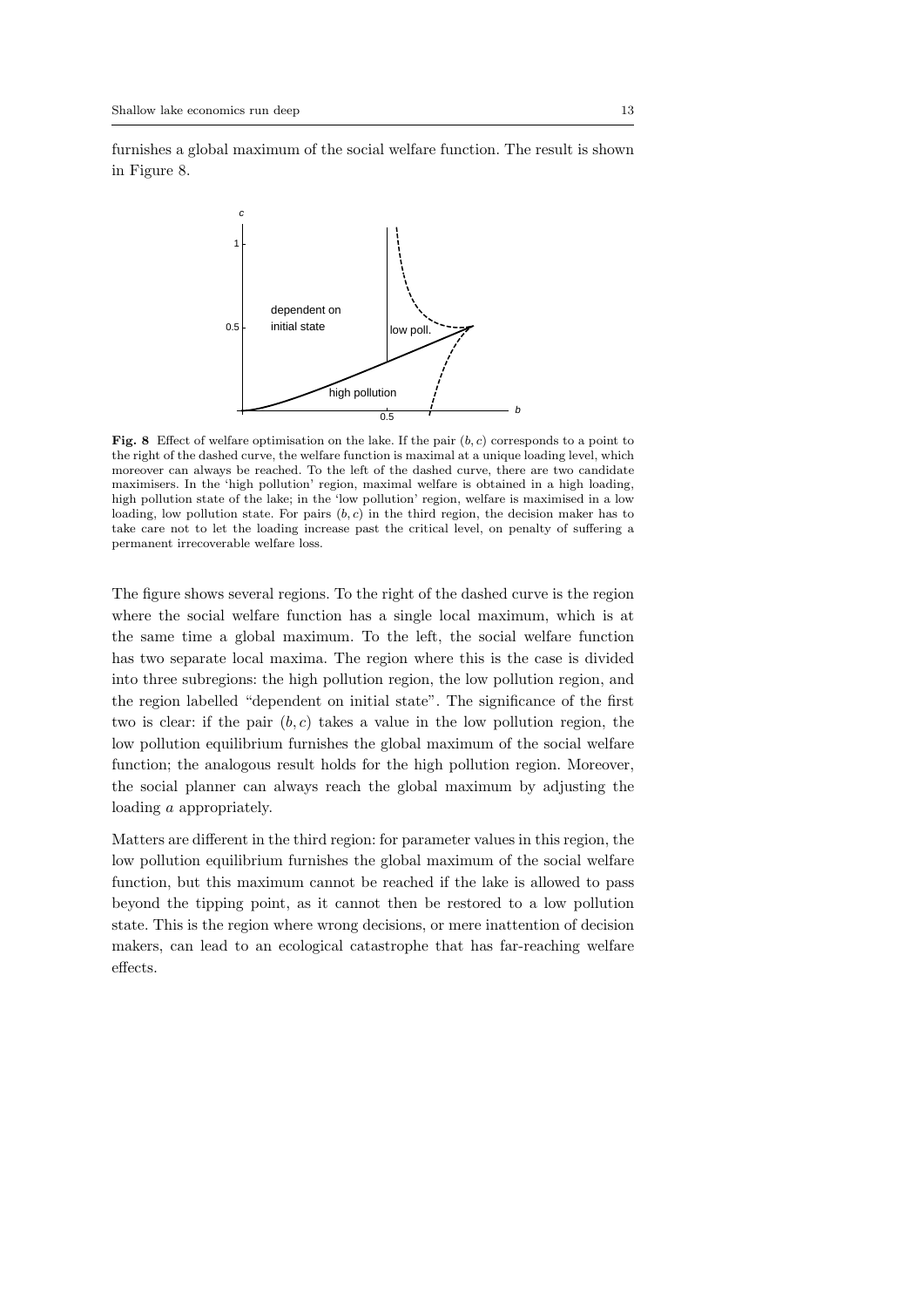The regions have been found by computing their boundaries. The dashed curve is characterised by the social welfare function having a degenerate local maximum. Its computation is discussed in Appendix A.2. The solid curve  $b = 0.5$ is dictated by the state dynamics, and is given analytically. The other solid curve traces out the parameter locus for which there are two separate steady states  $s_L$  and  $s_H$  at which the welfare function is maximised; its computation is given in Appendix A.3. Finally, Appendix A.1 specifies in some detail the continuation methods that are used to compute these curves numerically.

#### 2.2 The quasi-static shallow lake game

The fate of shallow lakes, and natural resources in general, are often the outcome of a game that several policy makers are playing: a lake might be bordered on by several communes or several countries. The lake services are often best modelled as a public good, and as such they are subjected to the tragedy of the commons. The pollutant in the game is a stock variable, generating costs for all lake users, whereas the individual loadings are flow variables, generating individual benefits. If the lake users do not cooperate, they have a tendency to emphasise their personal benefits over the commonly shared costs: the shorttime flow effects tend to dominate the long-time stock effects. The quasi-static shallow lake game, which will be discussed now, is briefly mentioned by Mäler *et al* [14], cf. also [21].

Let us examine the situation more closely. Assume that there are *n* agents; the welfare function of agent *i* is given as

$$
W^{i} = U_{A}^{i} - D_{E}^{i} = \log a_{i} - c_{i}s^{2}.
$$
 (16)

Here  $a_i$  is the loading level of agent  $i$ , and  $c_i$  is his cost parameter. The total loading is now the sum of the individual loadings; we therefore obtain the following equation for the steady state of the lake:

$$
0 = a_1 + a_2 + \ldots + a_n - g(s), \tag{17}
$$

where, as always,  $g(s) = bs - s^2/(s^2 + 1)$ . The agents play a game: that is, each agent tries to maximise his individual payoff  $W^i$  by choosing his loading level *a<sup>i</sup>* appropriately.

As an aside, it should be mentioned that this setup is almost equivalent to a standard public goods game; the author is indebted to P. Heijnen for this observation. The equivalence is effected by solving  $s = s(a_1 + \ldots + a_n)$ , where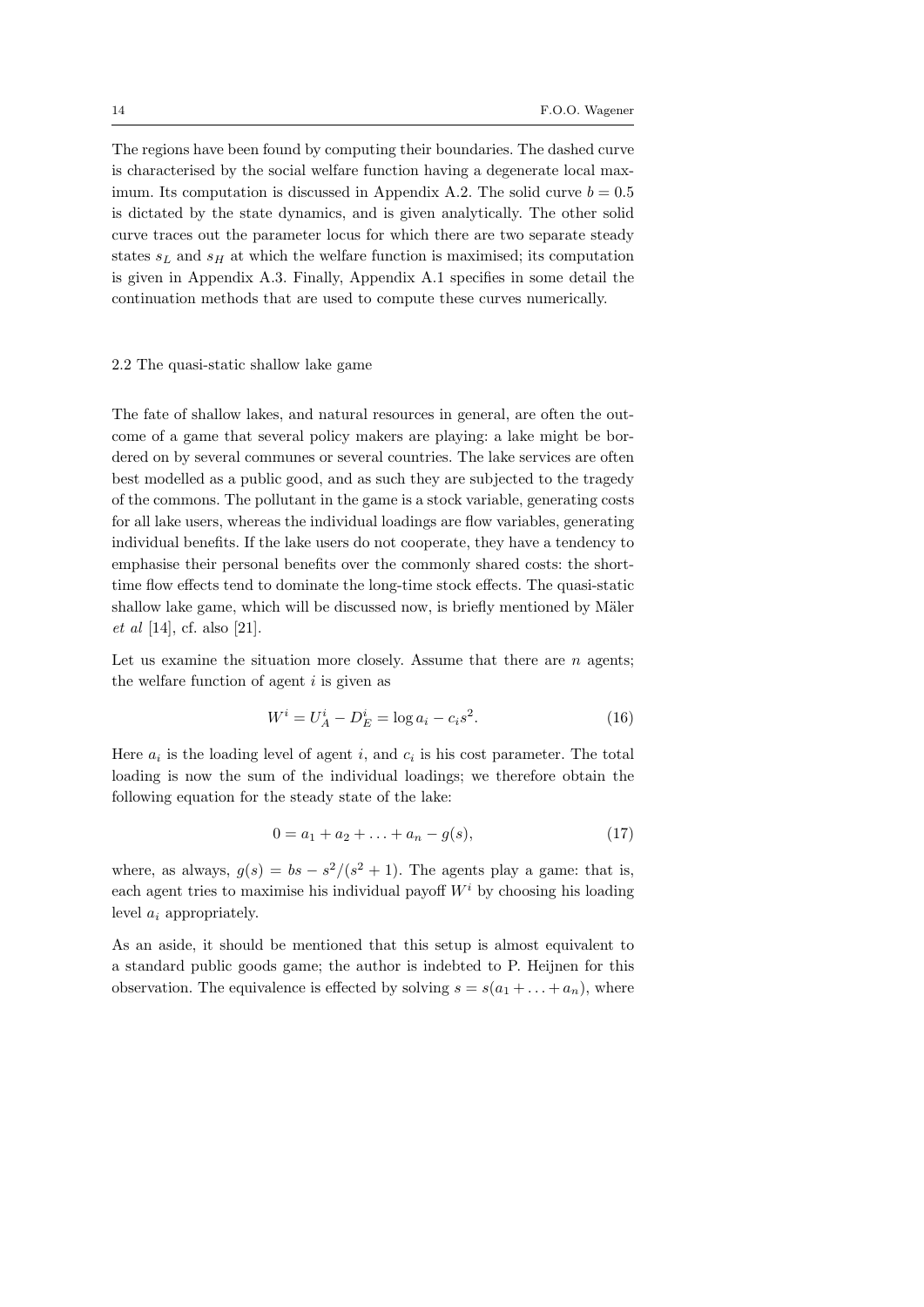$s(a) = s<sub>L</sub>(a)$  or  $s(a) = s<sub>H</sub>(a)$ , from the steady state equation. Introducing the equivalent payoff function  $\tilde{W}^i = e^{W^i}$  leads then to considering

$$
\tilde{W}^{i} = e^{-c_{i}s(a_{1} + \dots + a_{n})^{2}} a_{i} = f(a_{1} + \dots + a_{n})a_{i}.
$$
\n(18)

The main difference with the standard case is that the function *s*, and consequently the function *f*, can be multi-valued.

A non-cooperative Nash equilibrium of this game is an *n*-tuple  $(a_1^*, \ldots, a_n^*)$  of actions, which is such that, given the action  $a_{-i}^* = (a_1^*, \ldots, a_{i-1}^*, a_{i+1}^*, \ldots, a_n^*)$ of the other agents, agent *i* cannot do better than to choose action  $a_i^*$  himself. Assuming the actions of the other players known—dropping the stars—agent *i* determines his own action by solving the constrained optimisation problem to maximise his welfare, given the steady state equation.

As above, it is convenient to formulate the maximisation problem of the agent as a problem with an equality restriction; that is, the dependence  $s = s(a)$  of the state on the action is not solved from the equilibrium equation  $a = g(s)$ , but this equation is kept in the formulation of the maximisation problem. The Lagrange function reads as

$$
L_i = \log a_i - c_i s^2 + p_i \left( \sum_{j=1}^n a_j - g(s) \right); \tag{19}
$$

here  $p_i$  is the shadow cost which agent  $i$  assigns to the state of the lake, that is, the marginal cost associated to a unit increase of the amount of pollutant in the lake. The action  $a_i$  of the agent satisfies the necessary conditions of this problem

$$
\frac{1}{a_i} = p_i, \quad p_i g'(s) = 2c_i s, \quad \sum_{j=1}^n a_j = g(s).
$$
 (20)

Eliminating  $p_i$  from the first two equations results in

$$
\frac{1}{a_i} = \frac{2c_i s}{g'(s)}.
$$
\n(21)

This is the economic equilibrium equation (9), which here holds fore every agent  $i = 1, \ldots, n$ . To obtain the steady states of the strategic Nash equilibrium, these *n* equations have to be combined with the steady state equation

$$
\sum_{j=1}^{n} a_j - g(s) = 0.
$$
 (22)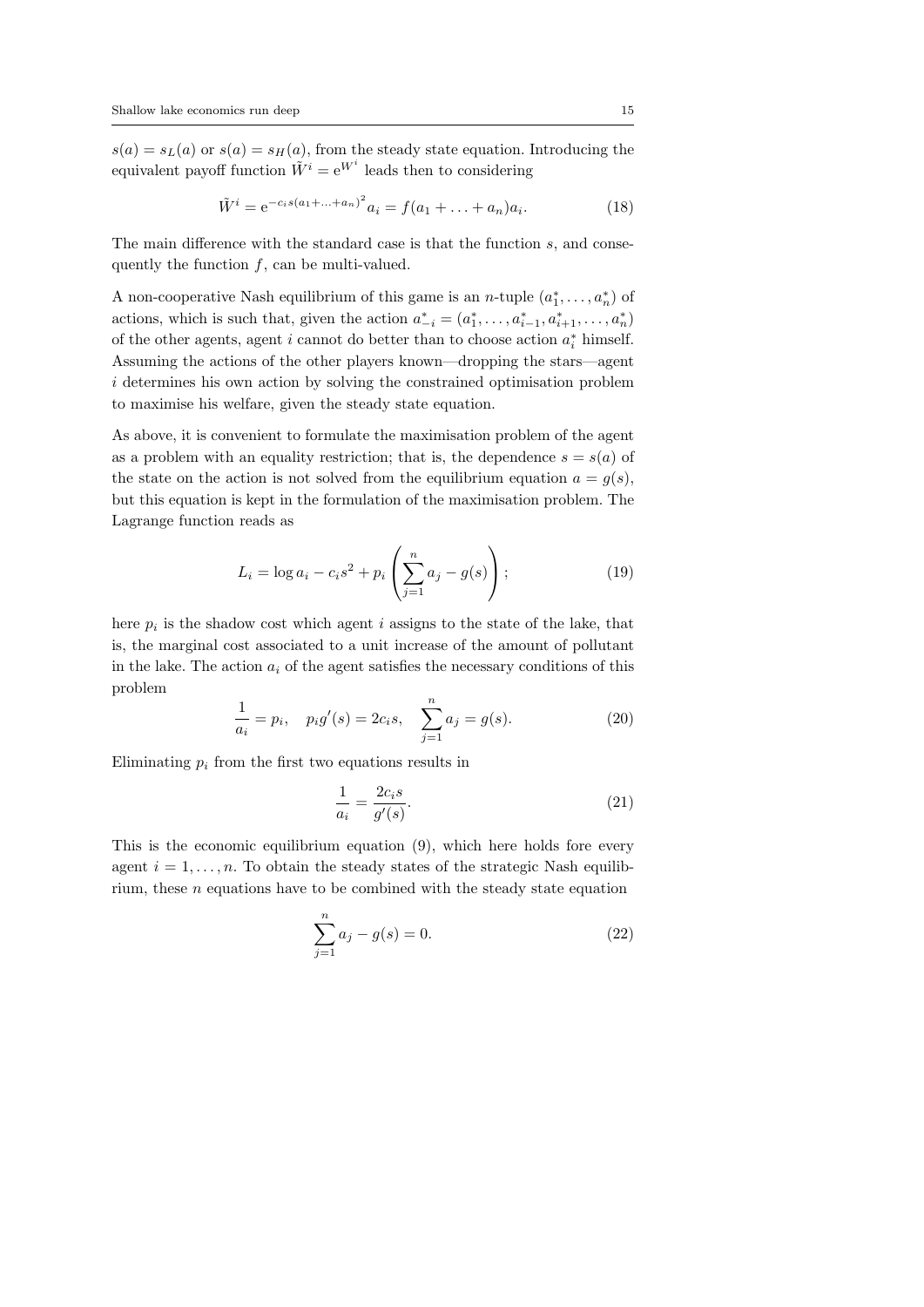Eliminating the variables  $a_i$  from these equations, leads to the following expression for the equilibrium states

$$
\frac{1}{g(s)} = \frac{2c_{NC}s}{g'(s)},
$$
\n(23)

where

$$
\frac{1}{c_{NC}} = \frac{1}{c_1} + \ldots + \frac{1}{c_n}.\tag{24}
$$

The point of these equations is that the coefficient  $c_{NC}$ , the 'effective value of *c* under non-cooperation', is the only quantity that depends on the number and the type of the players. Two important special cases: if there is only one player, then  $c_{NC} = c$ . In the symmetric case of *n* identical players, that is, if  $c_1 = \ldots = c_n$ , we find that  $c_{NC} = c/n$ . In general, the smallest among the  $c_i$ tend to dominate  $c_{NC}$ .

To illustrate what effects of adding a player has on the Nash equilibrium pollution levels of the lake, the symmetric case is considered, for which  $a_1 =$  $\ldots = a_n = a$ , in the situation  $n = 1$  and  $n = 2$ , that is, with either one or two players. In Figure 9 the marginal utilities

$$
\frac{\mathrm{d}U_A^i}{\mathrm{d}a} = \frac{n}{g(s)}\tag{25}
$$

and the marginal disutilities

$$
\frac{\mathrm{d}D_{E,k}^i}{\mathrm{d}a} = \frac{2cs}{g'(s)}\tag{26}
$$

 $k = L, H$ , are given. In both cases the two graphs intersect in three points; but only the leftmost (clean) and the rightmost (polluted) intersection are potential symmetric Nash equilibria. The location of the clean intersection hardly changes as the number of player increases, since the marginal disutility rises sharply shortly before the flipping point. In contrast to this, the location of the polluted intersection shifts significantly values of higher pollution as the number of players increases. The marginal disutility for low pollution states vanishes at  $s = 0$ , and it has an asymptote at the first tipping point, where  $g'(s) = 0$ . Therefore, its graph always crosses the graph of the marginal utility in the low pollution region. Consequently, there is always a low pollution candidate location for a Nash equilibrium for the quasi-static game. Moreover, we can readily conjecture from the figure that the low pollution Nash equilibria will be located closer and closer to the tipping point as the number of players increases.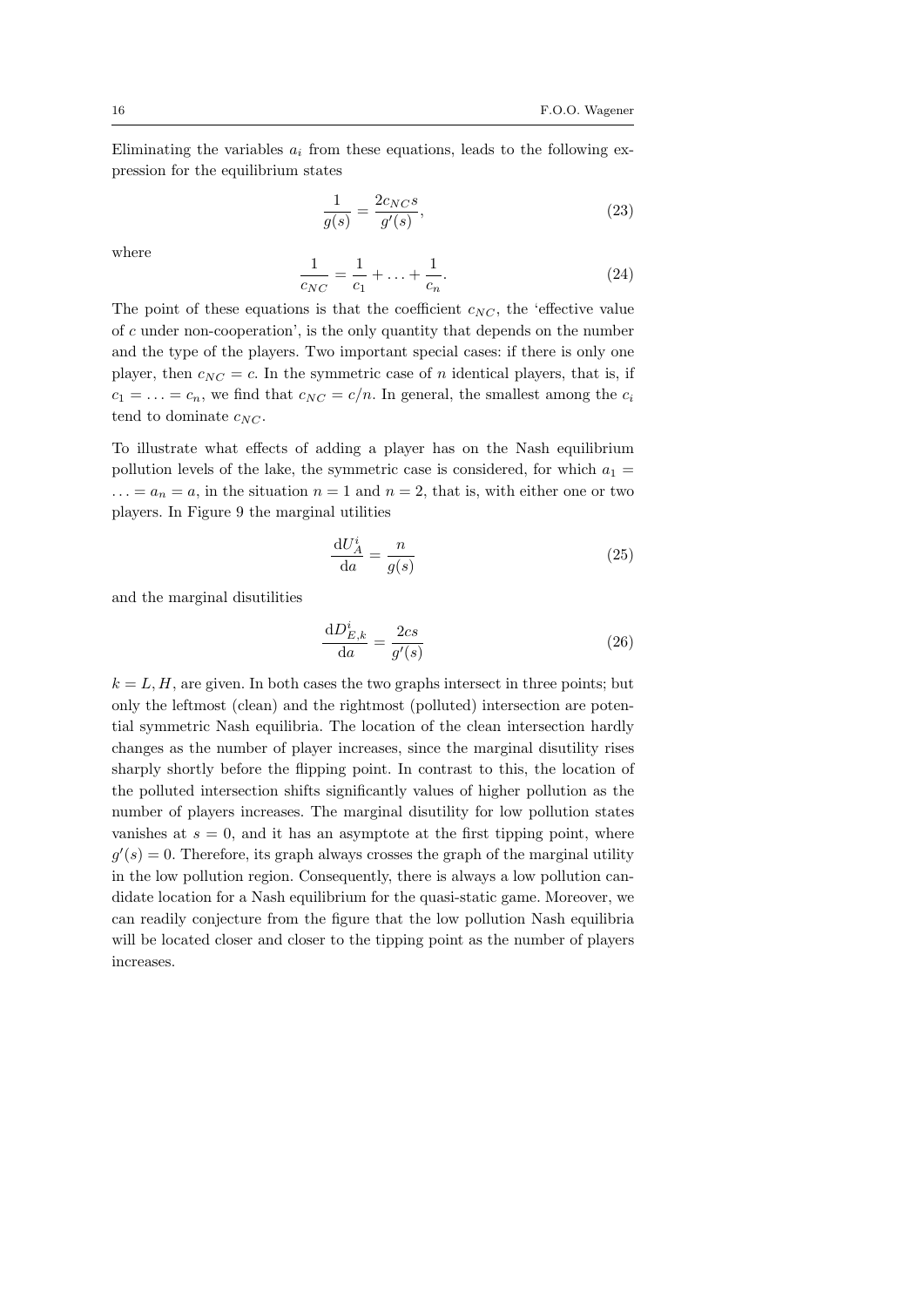

**Fig. 9** The effect of adding a player  $(b = 0.52, c = 1)$ . Left: marginal utility (dashed curve) and disutility (drawn curve) of increasing the loading, expressed as a function of the action *a*, for the cases of respectively a single and two symmetric countries bordering the lake. Right: total welfare. Steady states are denoted by solid points for  $n = 1$  and by open points for  $n=2$ .

The figure shows that the graphs of marginal utility and marginal disutility cross twice in the high pollution region. As before, the crossing with the lower state value corresponds to a local minimum of the welfare function of the players, and hence has no economic significances. The other determines the location of a high pollution candidate Nash equilibrium. The corresponding state of the system increases as the number of players increases.

However, to conclude that the crossings determine the location of true Nash equilibria values of the state would be premature. It still has to be checked whether, given that the actions of the other players correspond to the value determined by the crossing, the candidate value for the action does indeed maximise utility for a given agent. The difficulty is exactly the same as the distinction between local and global maxima in the simpler social planner problem discussed above. It turns out that the difficulty is not always hypothetical: there are parameter sets where either the low pollution or the high pollution candidate equilibrium does not furnish a maximum of the individual payoff. In such a situation, a player obtains a higher payoff by deviating from the symmetric candidate strategy, and the crossing does not furnish a Nash equilibrium. If the lake is irreversible, there is the additional complication that some states cannot be reached, depending on the initial state of the lake.

The classification of the various Nash equilibria is shown in Figure 10. For the symmetric two-player quasi-static shallow lake game, this diagram summarises the possible outcomes. To the right of the dashed curve, there is only a single candidate Nash equilibrium, which also furnishes a true Nash equilibrium. To the left of the curve, there are always two candidates. In the region 'clean NE' and 'polluted NE', respectively the polluted and the clean candidate equilibria fail to be Nash. In the region  $# NE=2$ , both candidates are Nash; but the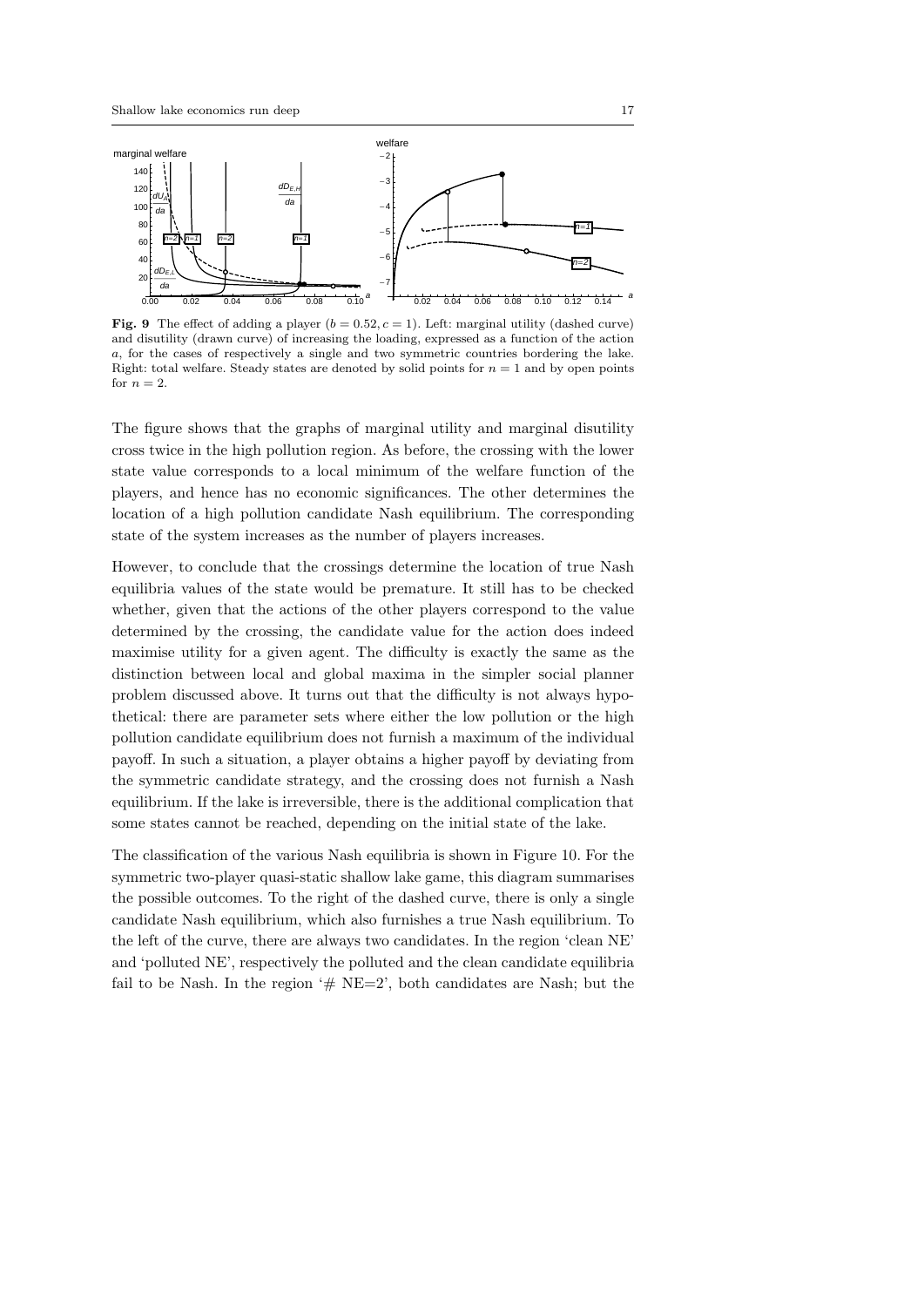

**Fig. 10** Classification of Nash equilibria configurations of the quasi-static shallow lake game with two symmetric players.

value of the payoff is always higher in the clean Nash equilibrium. In the region  $\#$  NE=1 or 2', also both candidates are Nash equilibria; here, if the initial pollution is too high, then the clean Nash equilibrium cannot be reached. Also in this region, the payoff in the clean Nash equilibrium is higher than in the polluted one. Finally, in the part of the region 'polluted NE' above the dotted line, the payoff in the clean candidate Nash equilibrium, which fails to be truly Nash, is higher than in the polluted Nash equilibrium: in this region, the prisoners dilemma mechanism is at work.

As noted, the principal property of the solution is that the high pollution loading increases significantly if there are more and more players. This deterioration of the outcome reflects a fundamental distinction between the pollutant *s* in the lake, which is a common stock variable, and the phosphorus loadings  $a_i$ , which are individual flow variables. If the number of players increases, the relative effect of individual actions on the state variable decreases. Moreover, conservative behaviour as restricting the phosphorus loading is not rewarded, as other agents can freeride on this by increasing their loading. This is an example of the tragedy of the commons.

However, in the low pollution region, the tragedy is initially mitigated by the fact that at the tipping point, the marginal disutility of adding pollutant is infinite: the entry of more and more players do push the low pollution candidate location closer and closer to the brink, but not over it. Of course, if there are sufficiently many players, the low pollution location will not furnish a welfare maximum, given the actions of the other players, and players will deviate to the high pollution outcome.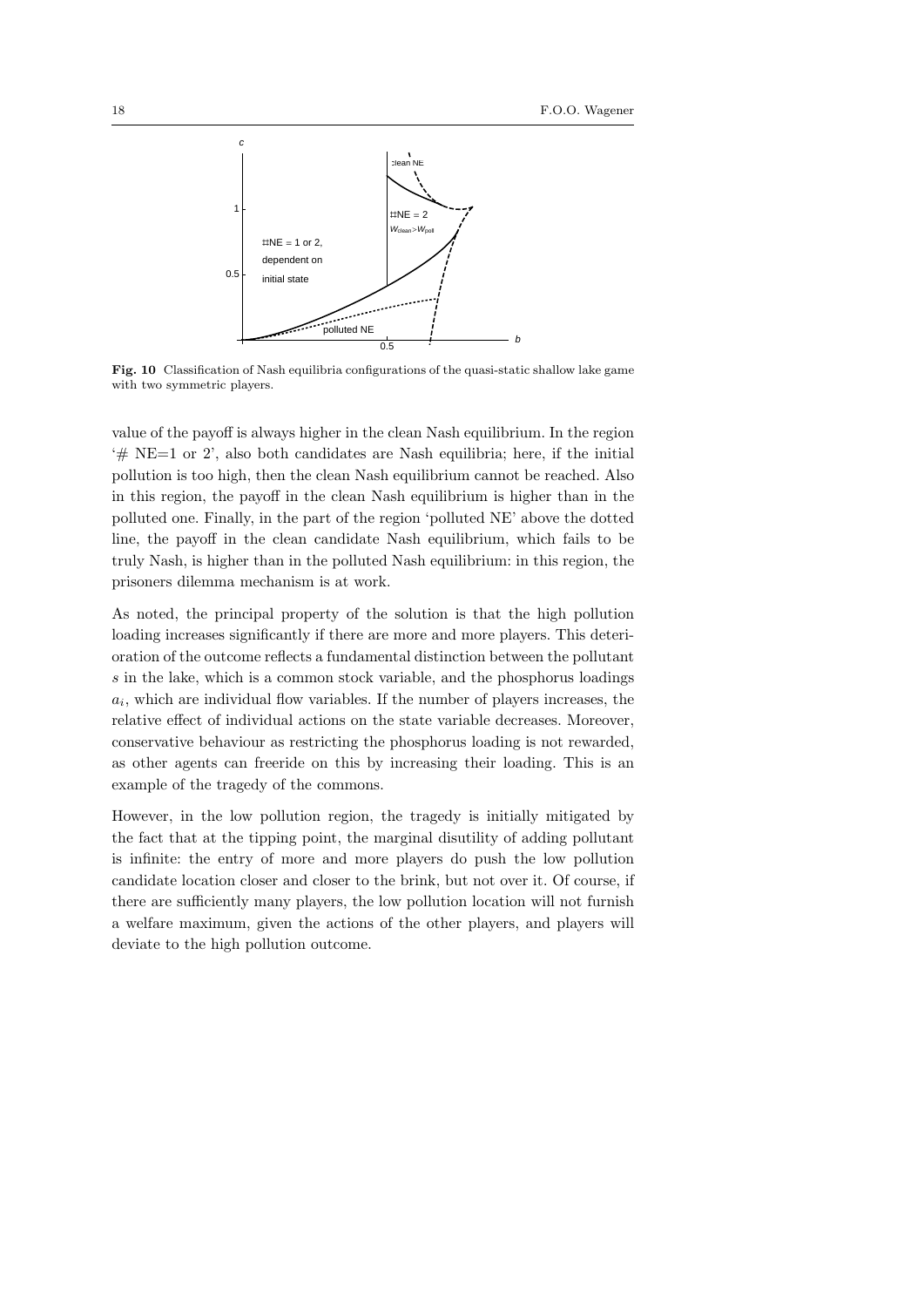The situation should be contrasted with the welfare gains that can be obtained if all agents cooperate. In that case, consider a single joint welfare function

$$
W = \sum_{i=1}^{n} (\log a_i - c_i s^2).
$$
 (27)

Again by solving the constrained optimisation problem, we find that the state has to satisfy a state equilibrium condition of the form

$$
g'(s) - 2c_C s g(s) = 0\tag{28}
$$

where now

$$
c_C = \frac{1}{n} \sum_{i=1}^{n} c_i.
$$
 (29)

Note that in the symmetric case  $c_C = c$ , and that the outcome is independent of the number of players: the eventual steady state reached is the same each player would reach if he would have been a single social planner.

#### 2.3 The repeated game

Brock and de Zeeuw extended the quasi-static analysis of the shallow lake game by considering an infinitely repeated game [1]. They focused on the question whether the cooperative solution of the quasi-static game can be supported by a trigger strategy of the players.

The idea is the following: at the beginning of the repeated game, all players state their intention to follow a cooperative strategy, which will lead to a high level of welfare. However, this situation is not stable in the sense that if all players but one follow the cooperative strategy, whereas if one player deviates from it by choosing his action non-cooperatively the payoff of the deviating player will typically be higher than that which he would have obtained if he had followed the cooperative action. By symmetry, all players have therefore an incentive to deviate from the cooperative strategy, and they will in the end all play non-cooperative strategies. The social welfare in this case will be lower than in the cooperative case.

To stabilise the cooperative solution, players can use a trigger strategy, announcing that they will play the cooperative strategy unless one player deviates. After that event, the player using the trigger strategy will play the Nash equilibrium strategy with the lowest payoff. An agent will have an incentive to deviate if he does not care greatly for future welfare benefits. To evaluate the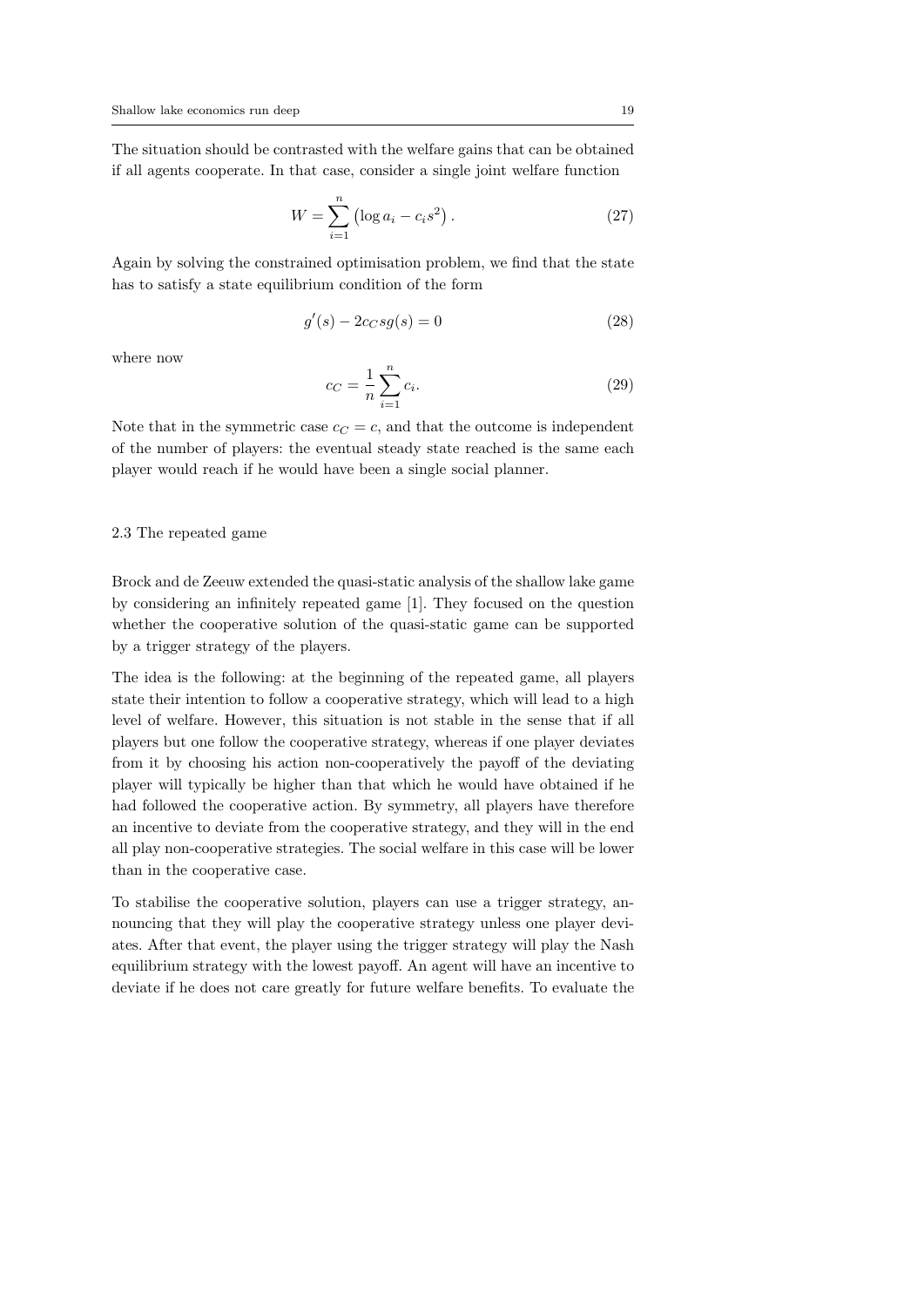trigger strategy, the time preferences of the agents have to be known; these are expressed by a discount factor  $\delta$  at which a contribution  $W$  to the social welfare tomorrow is equally welcome as a contribution  $\delta W$  today. It is obvious that if the discount factor is equal to 0, that is, if agents do not care about the future at all, a trigger strategy will have no bite, and every agent will deviate. At the other end of the spectrum, if the discount factor is 1, welfare benefits in the distant future weigh as heavily as present benefits, and deviations will never be optimal. The effectiveness of the trigger strategy can therefore be expressed quantitavely by the minimal discount factor  $\delta_{\min}$  for which no player has an incentive to deviate. Let  $W_d$  denote the welfare gain in the one-shot game for a player that deviates, while the other players cooperate, let  $W_{\text{NC}}$ denote the welfare gain in the Nash equilibrium and let *W<sup>C</sup>* denote the welfare gain under cooperation. Brock and de Zeeuw give the relation

$$
\delta_{\min} = \frac{W_d - W_C}{W_d - W_{NC}}.\tag{30}
$$

The dependence of the minimal discount factor  $\delta_{\min}$  on the parameter *b* and the number of players  $n$  is illustrated in Figure 11. In the figure, contour lines



**Fig. 11** Contours of minimal discount factor for 'worst Nash' trigger  $(c = 2)$ . The plot illustrates the minimal discount factor  $\delta_{\text{min}}$  for which a trigger strategy, threatening to switch to the most polluted Nash equilibrium, still stabilises the cooperative outcome. Its dependence is shown on the sedimentation rate *b*, as well as the number of players *n*, treated as if the number of players were a continuous variable; only integer values of *n* have any real meaning. The minimal discount factor is discontinuous along the ridge which runs from  $(b, n) \approx (0.5, 2.7)$  to  $(b, n) \approx (0.8, 4)$ . The ridge is associated with the appearance of a low payoff polluted Nash equilibrium. Note that the threat works well for large values of *n*, that is,  $\delta_{\min}$  is very low, since there the Nash outcome is very bad.

of constant values of  $\delta_{\min}$  are shown. They are computed for a continuum of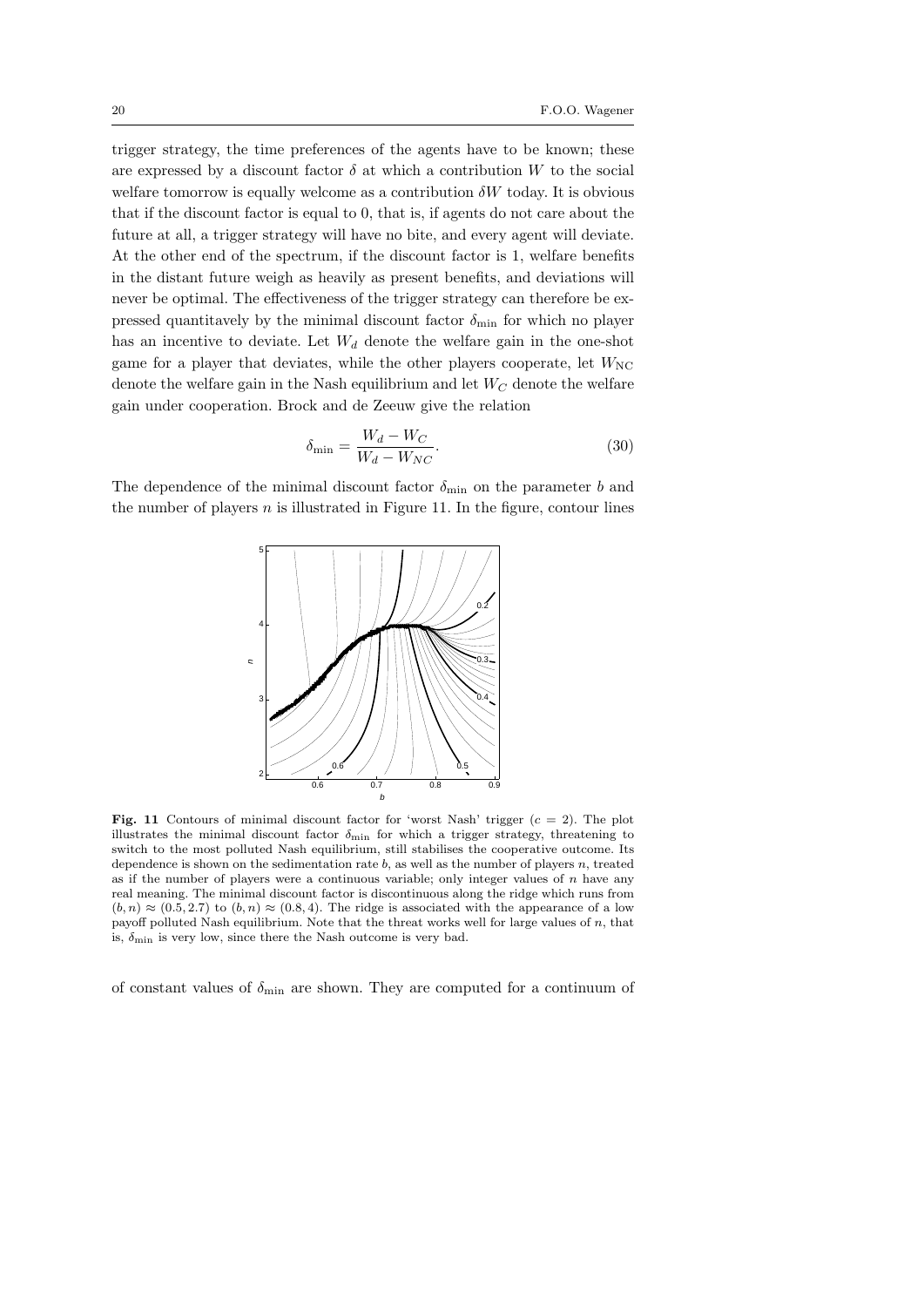values of *n*; obviously, only the integer values of *n* are significant. Note the thick and rather wriggly curve, running from  $(b, n) \approx (0.5, 2.7)$  upwards. At this curve, the value of  $\delta_{\text{min}}$  is discontinuous: for instance, around  $b = 0.6$  it changes from approximately 0*.*67 before the discontinuity to 0*.*03 after it. This reflects the fact, already noted in the previous subsection, that increasing the number of players *n* has roughly the same effect as decreasing the economic weight *c* of the lake. In this case, at the discontinuity ridge, a high pollution Nash equilibrium springs into existence, and the strength of the threat, to switch to the Nash equilibrium with the lowest pay-off, is suddenly much enhanced.

Of course, it is debatable whether a player that wishes to punish a deviation from cooperative behaviour will actually execute a Nash equilibrium strategy with minimal pay-off, as the cost to himself are substantial. Therefore, the situation of Figure 11 should be contrasted to the situation that after a deviation again Nash strategies will be played, but now those with the highest pay-off. The corresponding values of  $\delta_{\min}$  are given in Figure 12. The discontinuity



**Fig. 12** Contours of minimal discount factor for 'best Nash' trigger (*c* = 2). Legend as in Figure 11, only that the threat is to change to the Nash strategy with the highest payoff. Note that the discontinuity ridge of Figure 11 disappears, but that there appears a different discontinuity ridge, now associated with the disappearance of a high payoff clean Nash equilibrium.

ridge of Figure 11 has disappeared, and a different ridge has appeared, located at much larger values of *b* and *n*. The new ridge is associated with the appearance of a clean Nash euquilibrium. The general conclusion can be drawn that as the threat loses its "bite", the trigger strategy is less effective in stabilising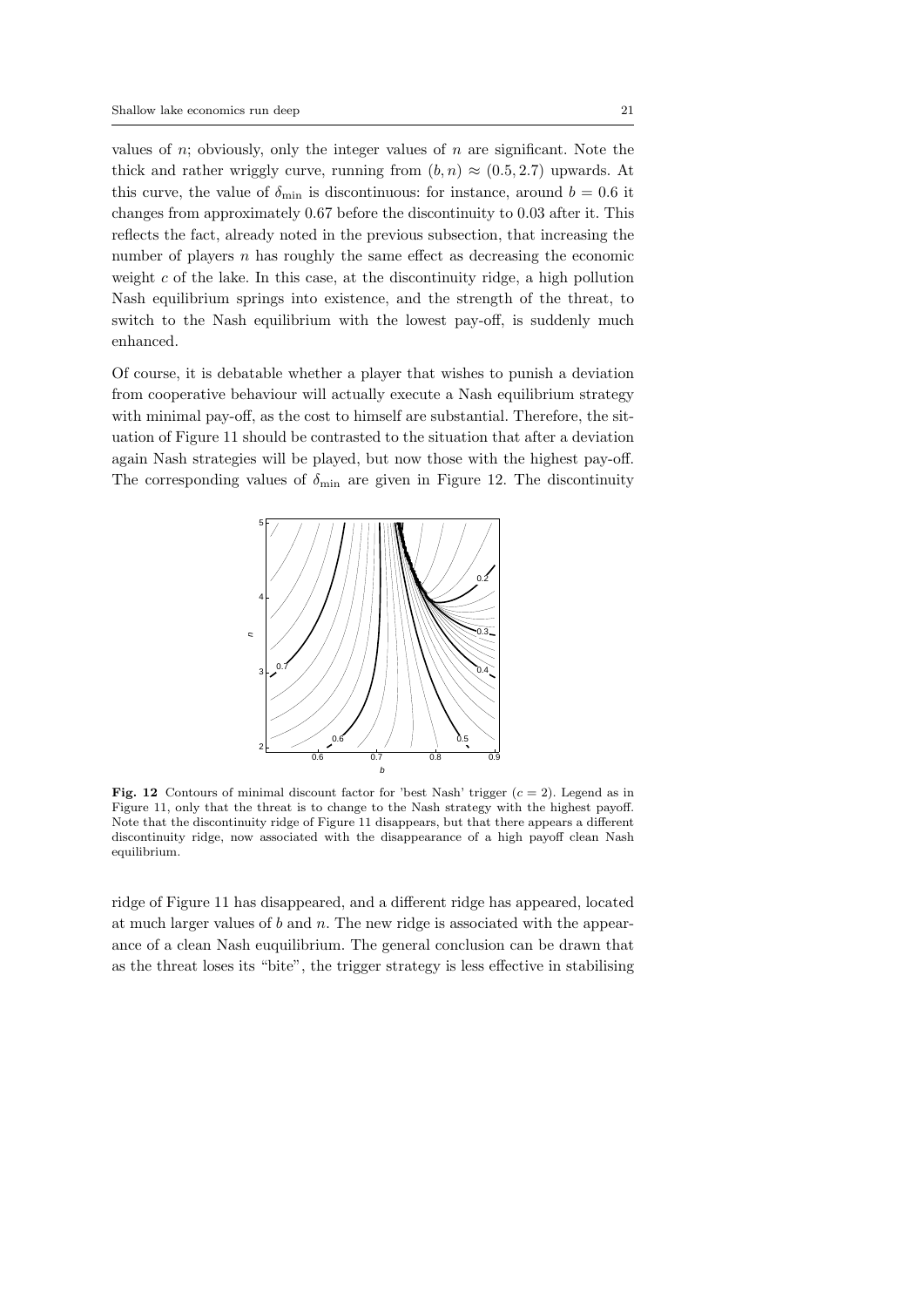cooperative behaviour. Still, the values of  $\delta_{\min}$  are still moderate: a value of  $\delta_{\min} = 0.7$  corresponds to an effective time horizon of about 7 periods.

#### **3 Dynamic shallow lake economics**

In the quasi-static context, considered in the previous section, for a large range of parameters there is a low pollution steady state, or in the game context, a low pollution Nash equilibrium; this is largely due to the fact that in the quasi-static context, agents and players are committed to strategies which cannot change in time. Therefore, the sharp increase in marginal disutility at the tipping point keeps the solutions in the low pollution region.

These results, rather encouraging from an environmental point of view, are weakened if a full dynamic context is considered as will be done in the present section. First a single social planner is considered that allows the amount of phosphorus loaded into the lake to change as a function of time:  $a = a(t)$ . The amount  $s = s(t)$  of phosphorus in the lake still evolves according to the evolution law

$$
\dot{s} = a - bs + \frac{s^2}{s^2 + 1}.\tag{31}
$$

Social welfare *W* is now taken to depend on the total welfare stream  $w(t) =$  $log(a(t)) - cs(t)^2$  for *t* ranging from 0 to infinity; we consider

$$
W = \int_0^\infty e^{-\rho t} w(t) dt = \int_0^\infty e^{-\rho t} (\log a(t) - cs(t)^2) dt.
$$
 (32)

That is, consider the case that future contributions to the welfare stream are discounted at a positive discount rate  $\rho > 0$ . To solve this optimisation problem, the current value Pontryagin function (also called pre-Hamilton or unmaximised Hamilton function) has to be formed

$$
P = \log a - cs^2 + p(a - g(s)).
$$
\n(33)

Note the similarity to the Lagrange function: in fact, the only difference is that the state  $s = s(t)$ , the loading  $a = a(t)$ , and the shadow value  $p = p(t)$  of the lake are now all three functions of time.

Pontryagin's maximum principle states that a solution  $(a(t), s(t), p(t))$  of the problem to maximise *W*, taking into account the evolution law of the pollutant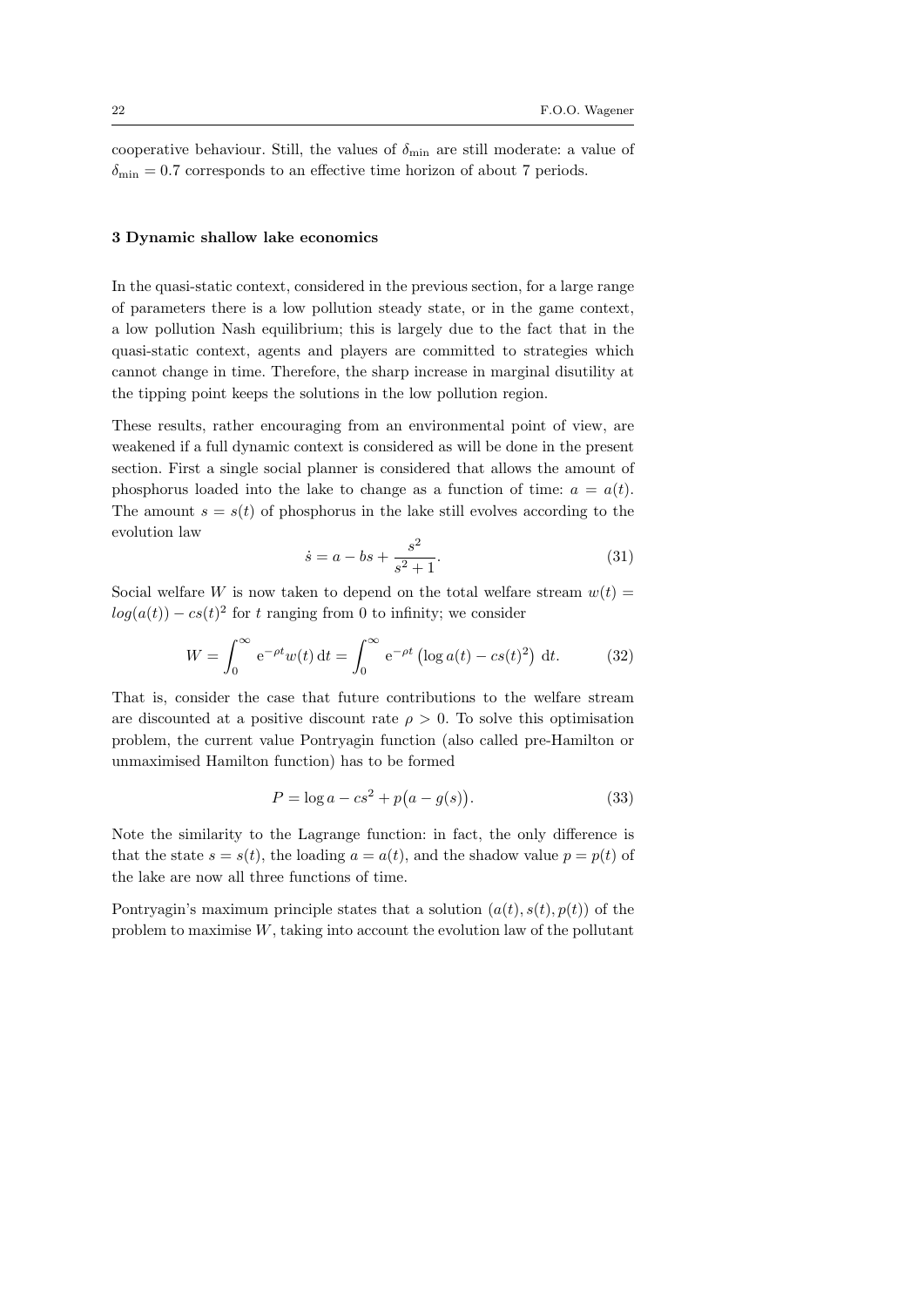in the lake, necessarily satisfies the following three conditions:

$$
0 = \frac{\partial P}{\partial a} = \frac{1}{a} + p,\tag{34}
$$

$$
\dot{s} = \frac{\partial P}{\partial p} = a - g(s),\tag{35}
$$

$$
\dot{p} = \rho p - \frac{\partial P}{\partial s} = 2cs + (\rho + pg'(s)).\tag{36}
$$

Again, the formal similarities to the Lagrange conditions should be noted. Eliminating *a* yields a system of two differential equations. In order to obtain a solution to the system, two additional conditions need to be specified. A natural condition is  $s(0) = s_0$ , where  $s_0$  is the initial state of the lake. The second condition, the so-called transversality condition, is more involved; its simplest form states that the discounted shadow value of the lake at the end of the time period vanishes

$$
\lim_{t \to \infty} e^{-\rho t} p(t) = 0. \tag{37}
$$

The condition is more involved if the optimal state trajectory clusters at the boundary of the state space, or if  $\rho = 0$ , but this is neglected in the present exposition.

In practice, solving a problem of this type boils down to first finding steady states  $(\bar{s}, \bar{p})$  of the system of differential equations, for if  $p(t) = \bar{p}$  is constant for all  $t$ , then the transversality condition is surely satisfied. The second step is then to determine solution trajectories of the system that tend in the limit  $t \rightarrow \infty$  to the given steady state. This procedure is iterated for all steady states. A thorough exposition of the numerical methods involved has been given recently [8].

In the shallow lake dynamic optimisation problem, there are either one ore two steady states that can be limits to solution trajectories. If two such states exist, there may be initial states  $s_0$  for which there are several candidate solution trajectories starting at  $s_0$ . The trajectory with the highest value of the welfare then furnishes a solution to the maximisation problem [14, 20]. A particular feature of the shallow lake problem is that there may be a single initial state *s<sup>∗</sup>* at which two candidate solution trajectories start that generate the same welfare, and which both yield a true solution to the problem. Such an initial state is called an *indifference state*, as the planner is indifferent between two qualitatively different loading schedules. Other names for indifference states that can be found in the literature are "Skiba points", "Dechert-Nishismura-Skiba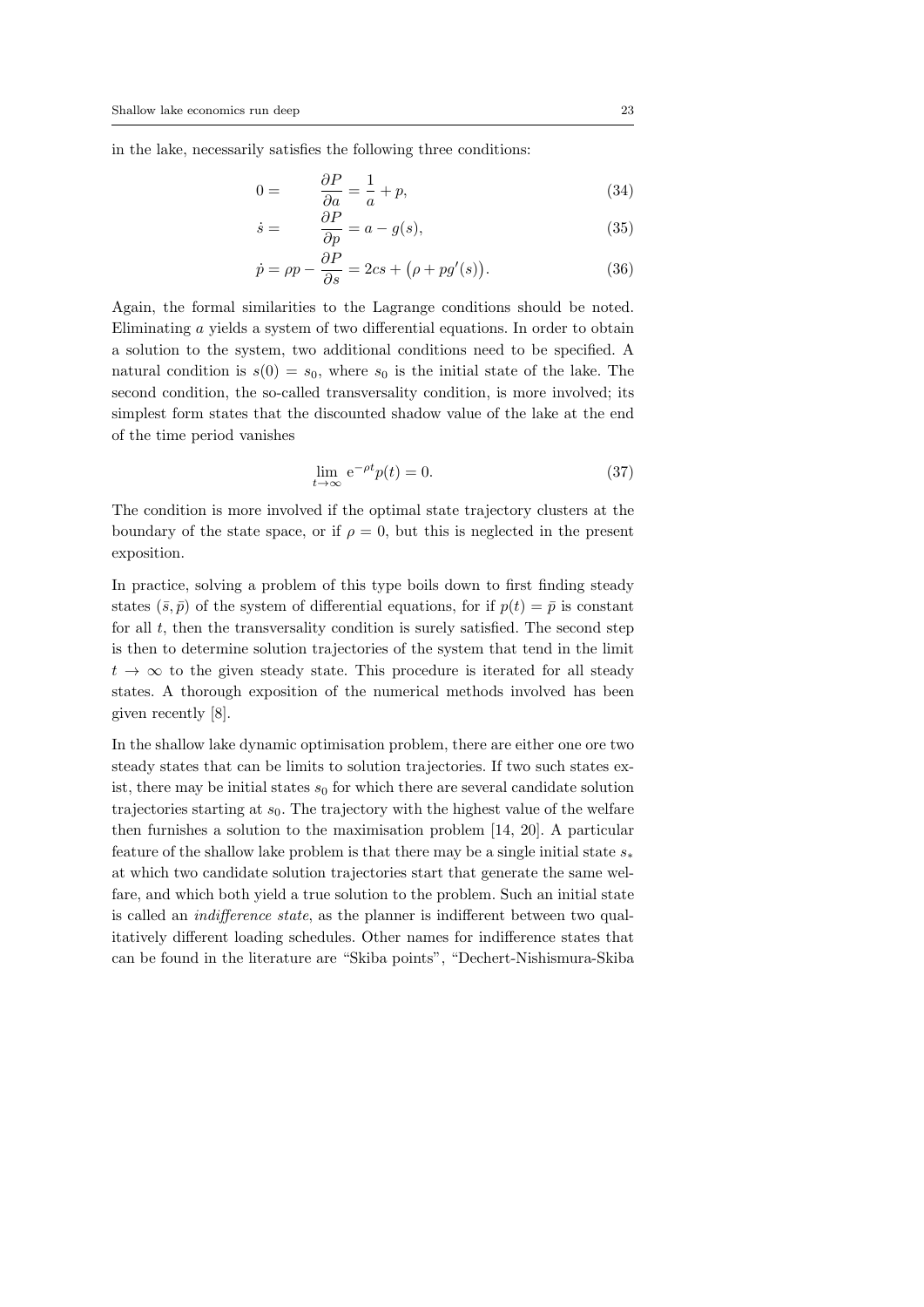points" or "Dechert-Nishimura-Skiba-Sethi points" in economic publications, "shock points" in optimal control and "Maxwell points" in mathematics.

Solution trajectories are traditionally shown in an (*s, a*)-diagram instead of an (*s, p*)-diagram; the transformation is performed by making use of the relation  $a = -1/p$ . A typical solution of the shallow lake problem is given in Figure 13. The steady states are indicated by dots; they are located at



**Fig. 13** Typical solution of the dynamic shallow lake problem  $(b = 0.55, c = 0.5, \rho = 0.03)$ . Two solution trajectories are shown (thin curves) that originate from the focus in the middle of the plot and that tend either to the left or the right steady state. The thick curves indicate the parts of the trajectories maximising welfare. At  $s \approx 0.85$  there is an indifference state, at which the decision maker is indifferent between the low loading, low pollution solution leading to the left, and the high loading, high pollution solution leading to the right.

 $(\bar{s}, \bar{a}) \approx (0.35, 0.08)$  and  $(\bar{s}, \bar{a}) \approx (1.76, 0.21)$ . The curves through these steady states are the solution curves of the system of differential equations that tend to these states in the limit  $t \to \infty$ .

Note that if  $0.58 \leq s_0 \leq 1.21$ , there are several possible choices for the initial loading level  $a_0$  and the associated shadow value  $p_0$ . The initial values that maximise welfare are the points located on the thickly drawn curves. There is a single point for which two different pairs of initial values lead to solution trajectories that optimise social welfare: one is associated with initially very little, though gradually increasing, loading, tending to the low pollution steady state; the other is characterised by overall high loading, and that solution tends to a high pollution steady state.

The result of the optimisation analysis can be given as a loading *policy* expressed in state-feedback form,  $a = a(s)$ , combined with the implied steady states and their basin of attractions – that is, the set of initial states which will be steered by the optimal loading policy to a given steady state. For the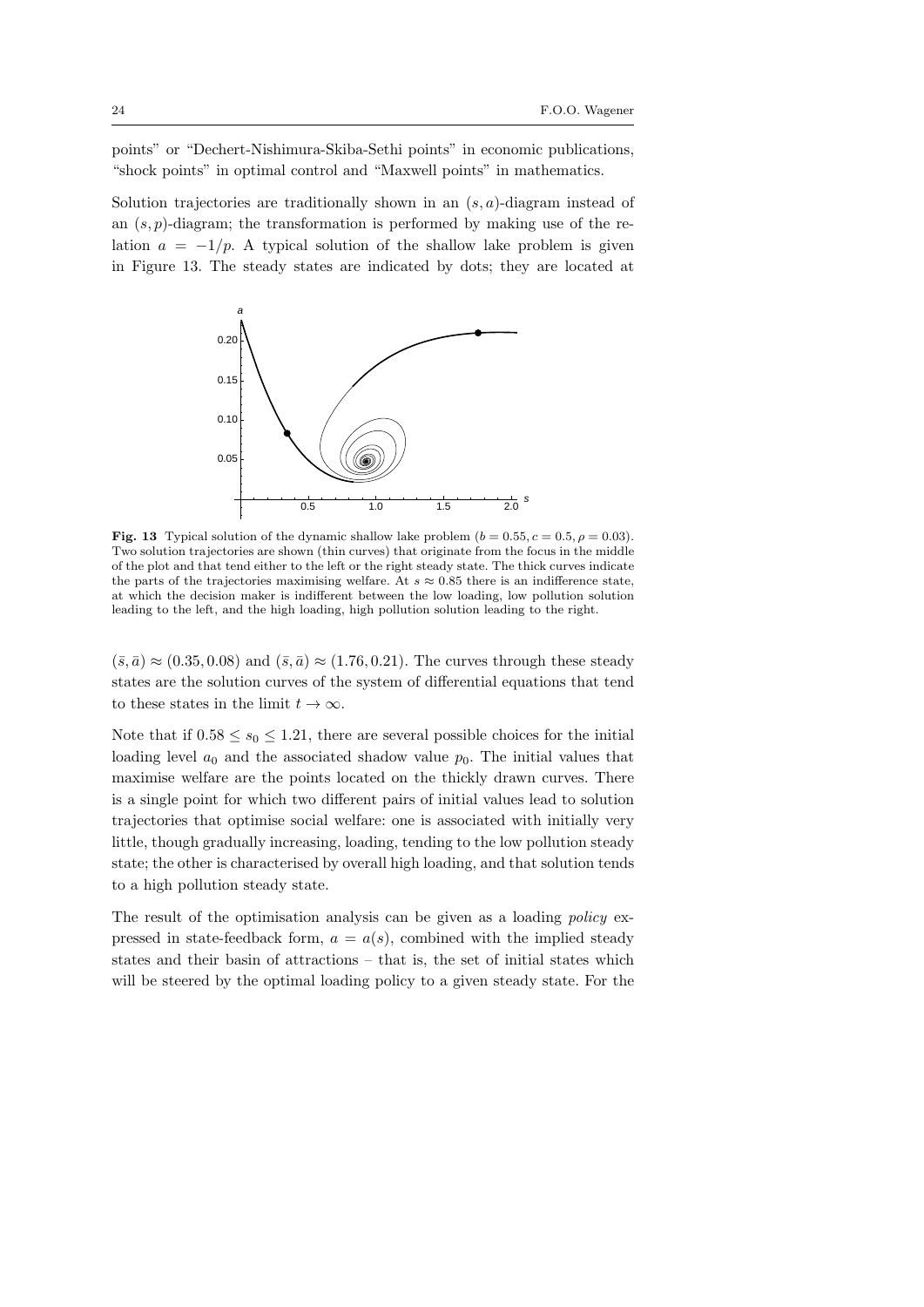situation of Figure 13, these are given in Figure 14. The next subsections shall



**Fig. 14** Policy function and optimal dynamics  $(b = 0.55, c = 0.5, \rho = 0.03)$ . Retaining only the relevant parts of the solution trajectories shown in Figure 13 gives the optimal policy function  $a = a(s)$ ; note the discontinuity at the indifference point. On the horizontal axis, the resulting dynamics are given. The indifference point is marked by the square; the two points indicate steady states of the system under optimal management.

discuss how these solutions depend on the problem parameters.

#### 3.1 In the footsteps of Ramsey

Ramsey famously asserted in his 1928 article about optimal savings that to take any other discount rate than 0 is "ethically indefensible". In the present context, he probably would have maintained that the functional

$$
W = \int_0^\infty \left(\log a(t) - cs(t)^2\right) \, \mathrm{d}t. \tag{38}
$$

should be maximised. There is an interpretation problem here, though: in most cases, the value of the integral is either plus or minus infinity, and there is then no good way to compare the values. Sophisticated mathematical concepts exist that deal with this problem (overtaking optimality, catching-up optimality), but for the purpose of this paper, it is sufficient to think of the average welfare flow instead, which is given as

$$
\bar{w} = \lim_{T \to \infty} \frac{1}{T} \int_0^T \left( \log a(t) - cs(t)^2 \right) dt.
$$
 (39)

This quantity is usually finite; moreover, it is clear that if loading *a*(*t*) and pollutant  $s(t)$  tends to constant levels  $\bar{a}$  and  $\bar{s}$  respectively, the average welfare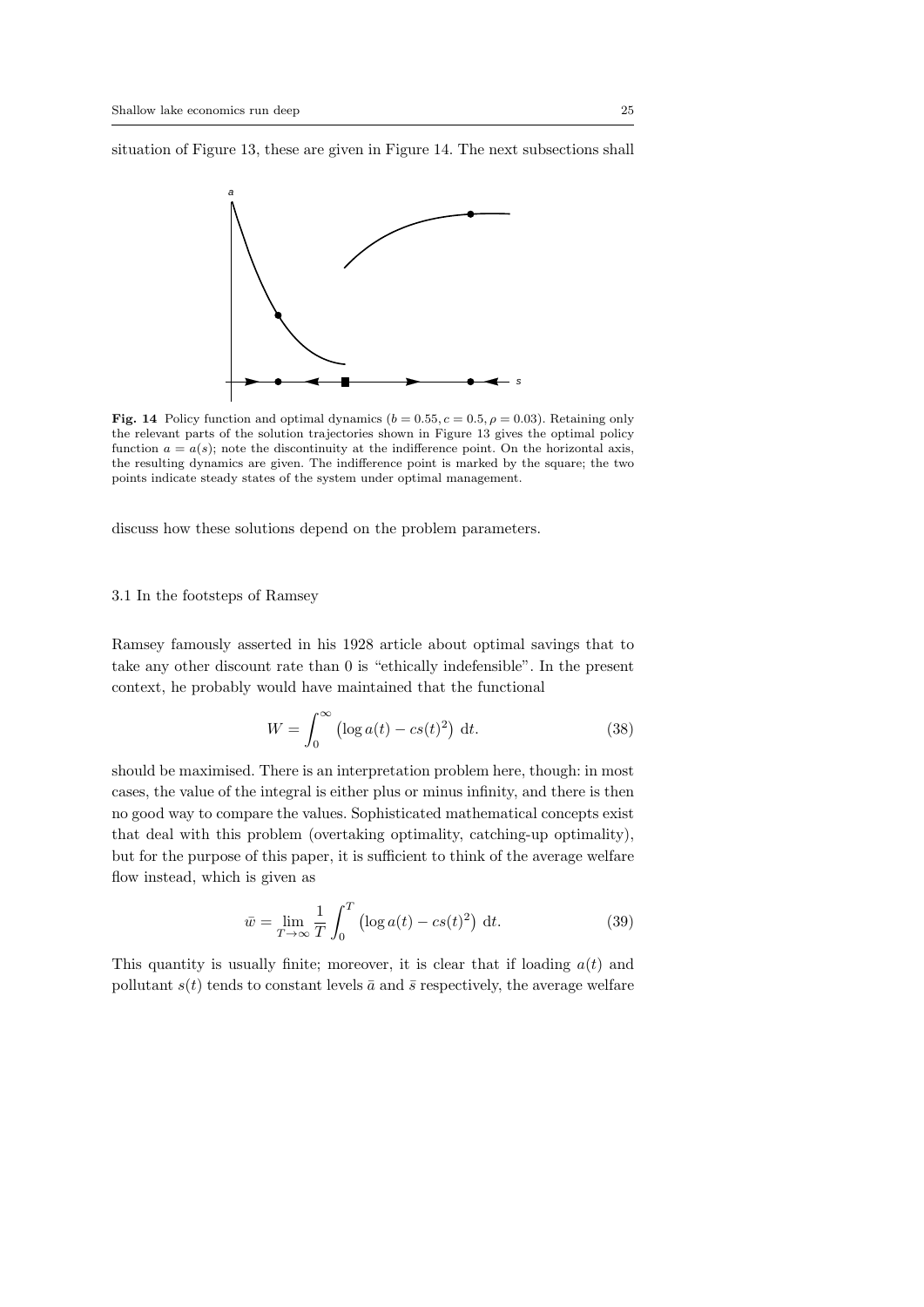flow will be equal to

$$
\bar{w} = \log \bar{a} - c\bar{s}^2. \tag{40}
$$

The three conditions obtained from the Pontryagin maximum principle imply that the steady states  $(s(t), a(t), p(t)) = (\bar{s}, \bar{a}, \bar{p})$  of that system satisfy the conditions

$$
0 = \frac{1}{\bar{a}} + \bar{p}, \quad 0 = \bar{a} - g(\bar{s}), \quad 0 = 2c\bar{s} + \bar{p}g'(\bar{s}). \tag{41}
$$

These conditions are identical to those obtained in the quasi-static case. As the welfare flow here is also equal to the welfare function in that case, we conclude that the Ramsey context and the quasi-static context are equivalent. In particular, Figure 8 summarises the qualitative properties of the optimal solution depending on the parameters; but in the Ramsey context, this figure gives information about the solution structure of a dynamic problem, which moreover can be expected to be the limiting case of the problem with positive discounting.

#### 3.2 Positive discounting

Policy practice has not followed Ramsey's categorical imperative: in almost all policy decisions, the wishes of the present generation are allowed to weigh more heavily than the projected interests of future generations.

The value of ecosystem services are to a large extent a given of a particular situation. For instance, Hein *et al*. analysed the values of the ecosystem services of De Wieden wetlands in the Netherlands [10], and Hein provided an estimate of the cost of removing pollutant from those wetlands [9].

A policy maker that has to determine an optimal pollutant loading schedule has to accord some kind of weight to the future damages arising from pollution, and this is often a matter of choice. Again in the Netherlands, there used to be a standard future discount rate of 7% per annum; recently, this has been changed to  $2.5\% + x\%$ , where *x* is to be determined according to the special requirements of the valuation at hand. Wagener [20] and Kiseleva and Wagener [12] obtained a classification, analogous to that of Figure 8 of the quasi-static and the Ramsey case, for the fully dynamic case with positive discount rates. The analysis is based on bifurcation theory, as optimal loading policies can be classified according to qualitative characteristics. In the discounted shallow lake problem, there are only three types, given in Figure 15.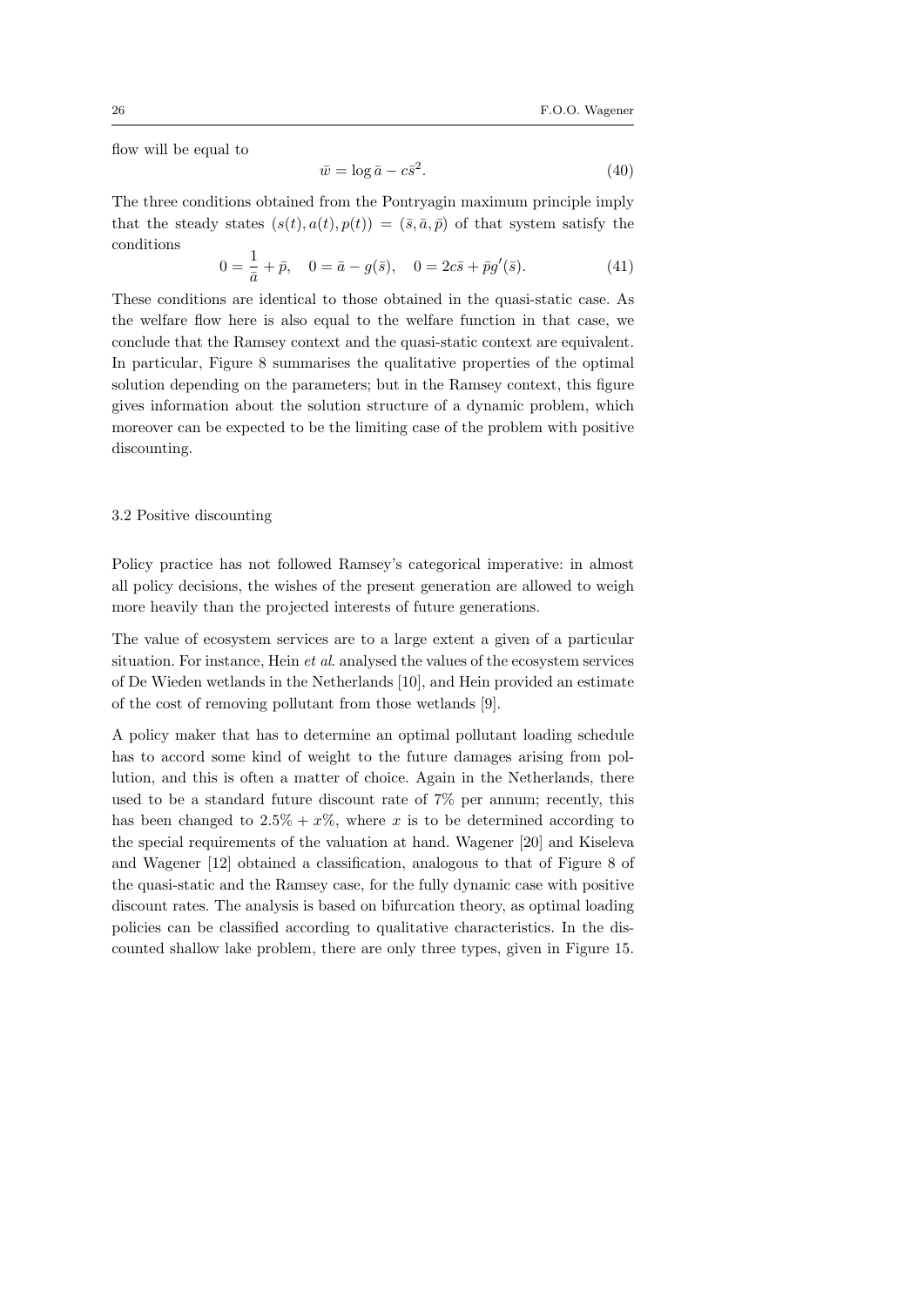

**Fig. 15** Three classes of optimal policy functions. Top left: two attracting steady states, separated by an indifference point. Top right: two attracting steady states, separated by a repeller. Bottom: a single steady state. The distinction on the bottom line between a clean steady state (left) and a polluted one (right) is not qualitative but quantitative, and gives therefore per se not rise to separate classes.

A loading policy gives rise to either one or two long term attracting steady states; in the first eventuality, and if the sedimentation rate *b* is not too large, the steady state can be typified as being either low pollution or high pollution: however, the latter classification is not qualitative but quantitative.

If there are two attracting steady states, the policy function is either continuous, or it has a jump. If it is continuous, in between the two attracting steady states, there is also a repelling steady state. For initial states close to such a repeller, the optimal loading policy is to keep the loading at the repeller's level for a long time, before steering the lake either to a low or a high pollution equilibrium. Below we shall see that this situation typically occurs if the discount rate is large. The result can be formulated as follows: if the social planner is mainly concerned with the short run, there is a critical region of initial states of the lake at which the optimal policy of the planner is to defer the decision between an industry–friendly or an environmentally–friendly policy to a later date.

The situation is quite different if the optimal policy function has a jump; this commonly occurs if the discount rate is low, and if the planner is consequently mainly concerned with the short run. In that constellation, the planner wants the lake to leave the critical region around the jump point as quickly as possible, and he makes his choice between the two types of policy right away. The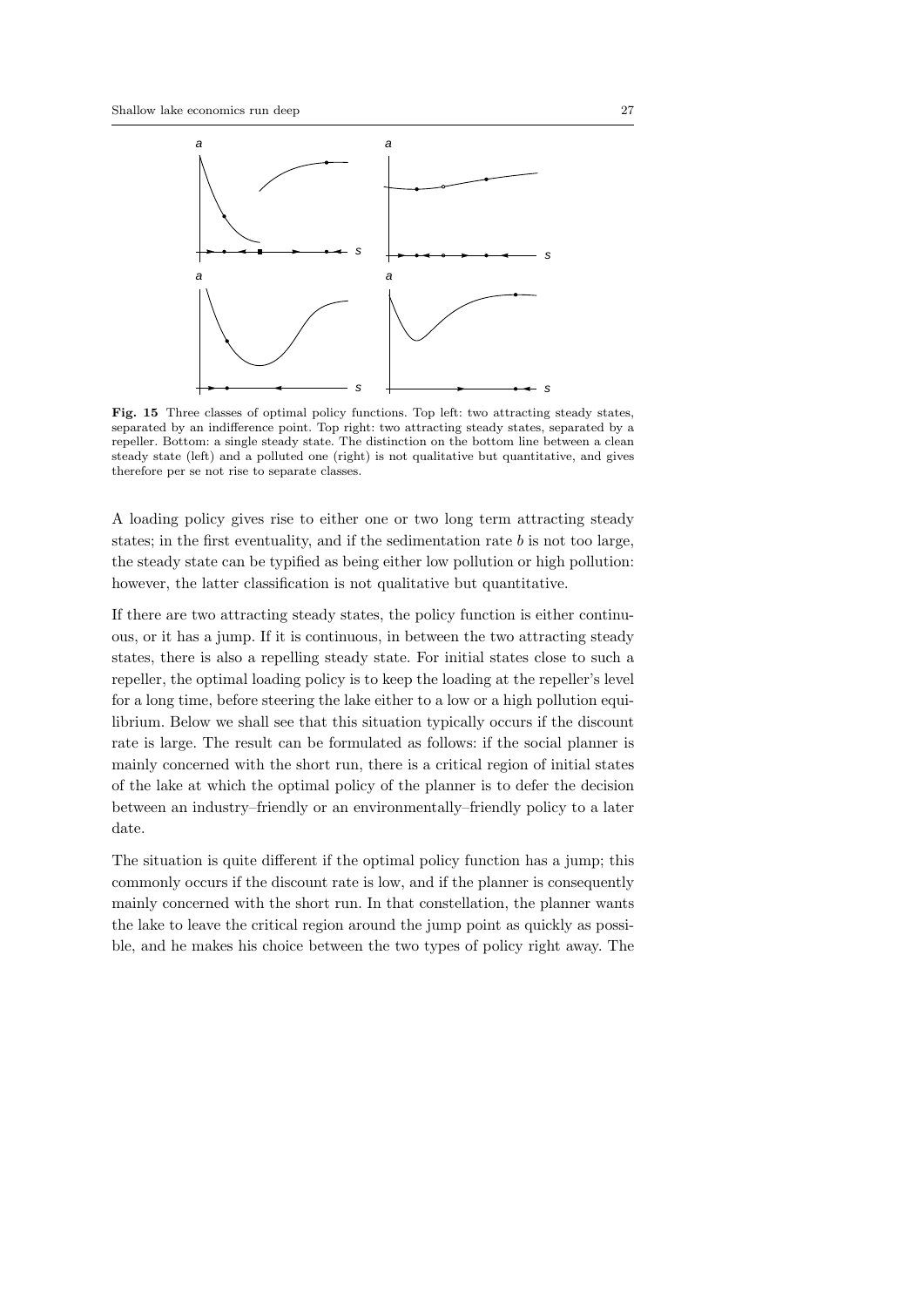dependence of the different possibilities on the parameters *b* and *c* are given in Figures 11–13 of [12].

#### **4 Conclusion**

In this review, outcomes of the shallow lake long-term interest conflict in a number of different settings have been presented, in particular in the context of quasi-static and dynamic social planning, of quasi-static non-cooperative play, and of the effect of trigger strategies in repeated quasi-static play. A characteristic feature of this interest conflicts, and of pollution problems in general, is the qualitative dichotomy in possible outcomes: the lake (or the ecosystem, or the climate) ends up in either a clean or in a polluted state, both of which, if attained, is stabilised by some kind of feedback mechanism. The social choice therefore always incorporates a qualitative aspect: the decision maker has to decide for or against production, for or against conserving the ecosystem.

This qualitative distinction between the possible socially optimal outcomes enables us to present the outcome of the analyses in the form of a bifurcation diagram (Figures 8 and 10), which gives a graphical overview of the qualitative characteristics of the solutions, depending on the parameters of the problem. In the case of the repeated game, the outcome was a parameter diagram featuring a catastrophic set, where the economic quantity of interest changes discontinuously. The most critical region in these bifurcation diagrams is the "history dependent" region: in these cases, neglect by an actual decision maker that allows the ecosystem to flip can lead to large irrecoverable welfare losses.

It is readily apparent that this line of research, even in the case of the shallow lake problem, is far from being completed: for instance, the dynamic open loop [14] and closed loop [6, 13] games have still to be analysed in a similar fashion. It can be readily conjectured that the classification of dynamic Nash equilibria for small values of the discount factor should resemble Figure 10. Also the situation of asymmetric players is still to be investigated, as well as that of a shallow lake subject to stochastic dynamics [5]. Another interesting development away from the social planner context is the analysis of the political economy of the decision making [15].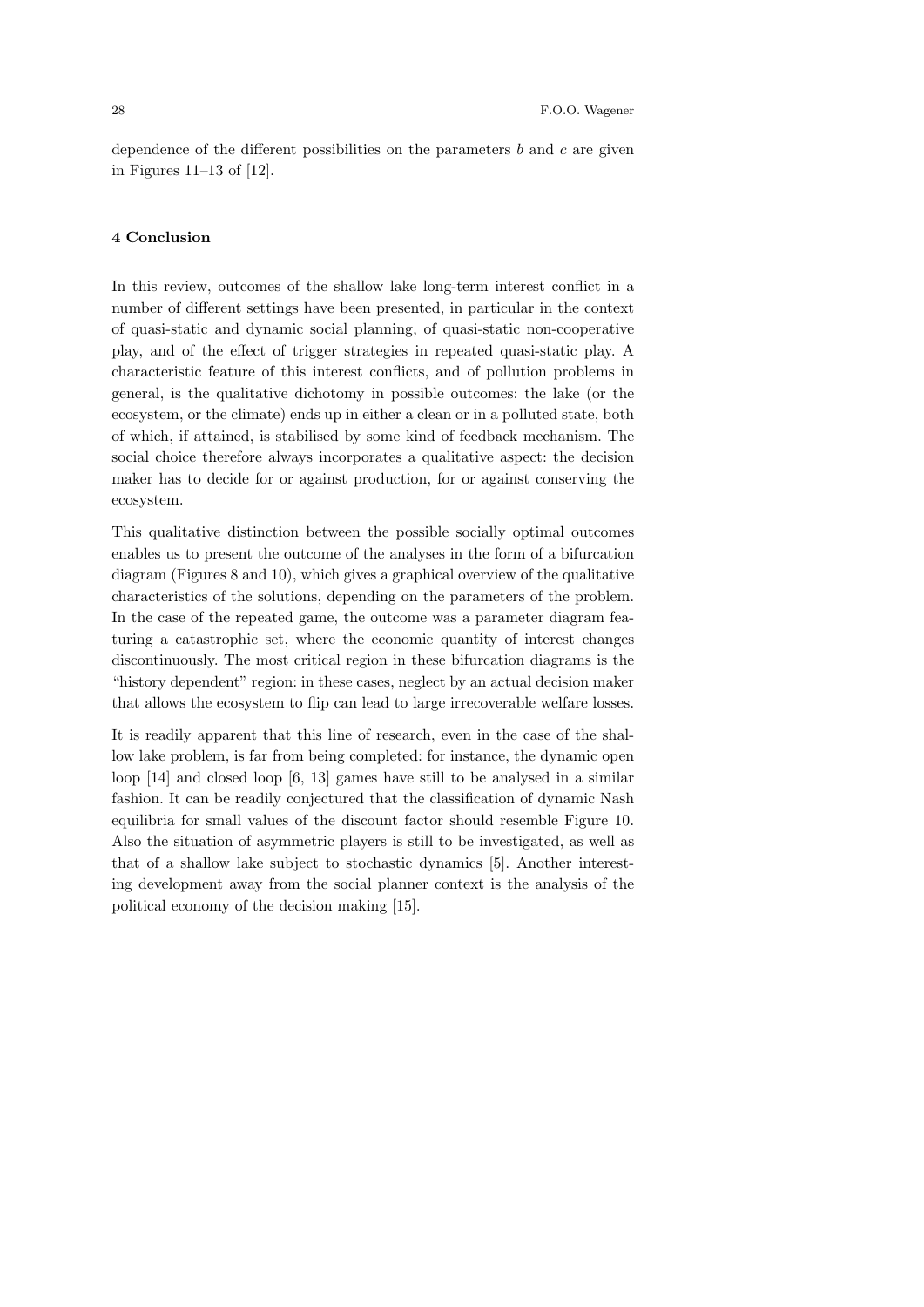#### **Acknowledgements**

I would like to thank Pim Heijnen, Tatiana Kiseleva, Saeed Mohammadian Moghayer, Colin Rowat and Aart de Zeeuw, as well as two anonymous referees, for helpful comments and suggestions. The support of a MaGW-VIDI grant of the Netherlands Organisation for Science (NWO) is gratefully acknowledged.

#### **References**

- 1. W.A. Brock and A. de Zeeuw. The repeated lake game. *Economics Letters*, 76(1):109–114, 2002.
- 2. W.A. Brock and D. Starrett. Nonconvexities in ecological managment problems. *Environmental and Resource Economics*, 26(4):575–624, 2003.
- 3. S. R. Carpenter and W. A. Brock. Rising variance: a leading indicator of ecological transition. *Ecology Letters*, 9:308–315, 2006.
- 4. S.R. Carpenter, D. Ludwig, and W.A. Brock. Management of eutrophication for lakes subject to potentially irreversible change. *Ecological Applications*, 9(3):751–771, 1999.
- 5. W.D. Dechert and S.I. O'Donnell. The stochastic lake game: A numerical solution. *Journal of Economic Dynamics and Control*, 30(9-10):1569–1587, 2006.
- 6. E.J. Dockner and F.O.O. Wagener. Markov-perfect Nash Equilibria in Models With a Single Capital Stock. CeNDEF Working paper 13-03, University of Amsterdam, 2013.
- 7. E.J. Doedel, A.R. Champneys, T.F. Fairgrieve, Yu.A. Kuznetsov, B. Sandstede, and X.J. Wang. AUTO97-AUTO2000: Continuation and Bifurcation Software for Ordinary Differential Equations (with HomCont), *Users Guide*. Technical report, Concordia University, Montreal, Canada, 2001.
- 8. D Grass. Numerical computation of the optimal vector field: exemplified by a fishery model. *Journal of Economic Dynamics and Control*, 2012.
- 9. L. Hein. Cost-efficient eutrophication control in a shallow lake ecosystem subject to two steady states. *Ecological Economics*, 59:429–439, 2006.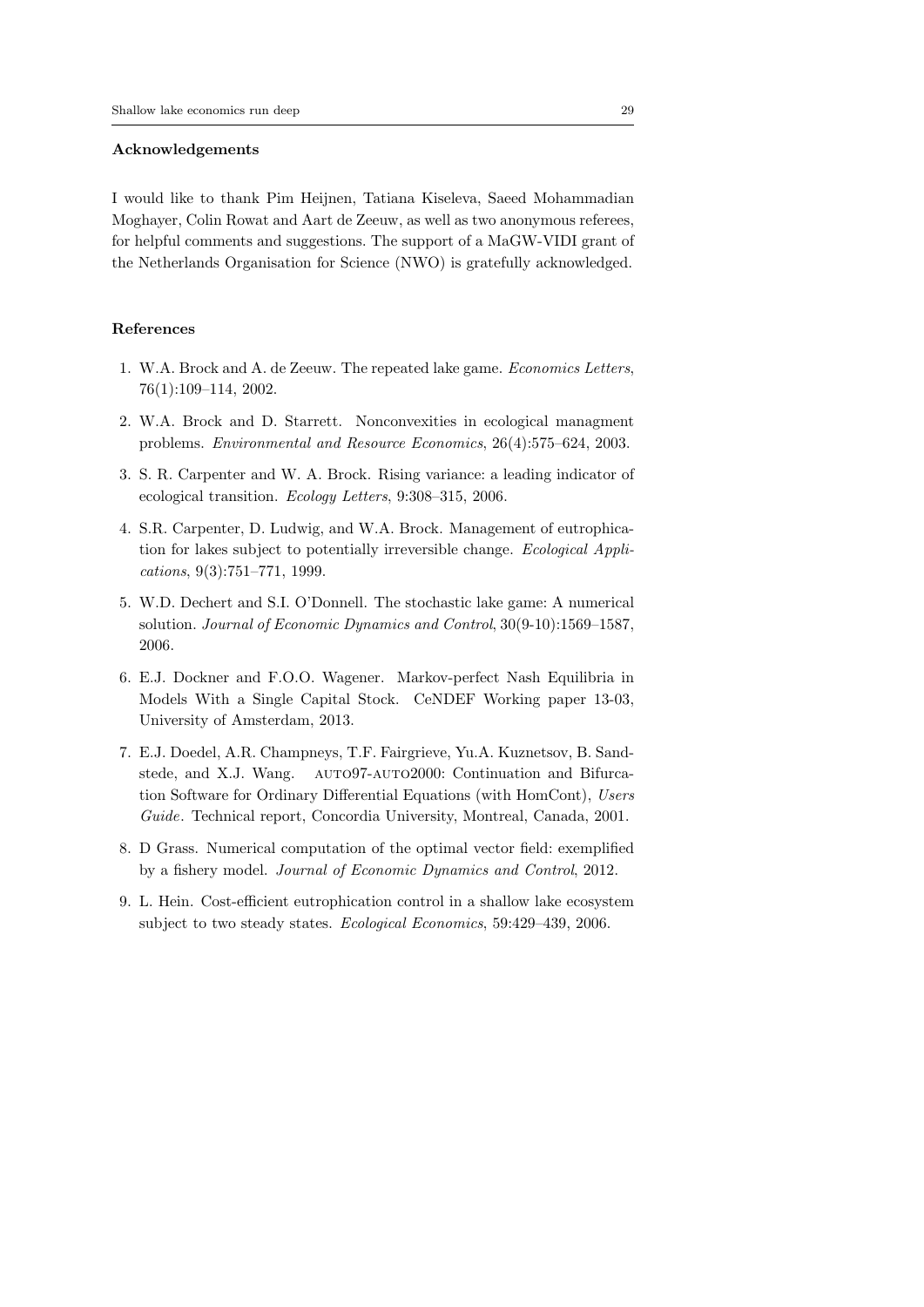- 10. L. Hein, K. van Koppen, R.S. de Groot, and E.C. van Ierland. Spatial scales, stakeholders and the valuation of ecosystem services. *Ecological economics*, 57(2):209–228, 2006.
- 11. C.S. Holling. Resilience and stability of ecological systems. *Annual review of ecology and systematics*, pages 1–23, 1973.
- 12. T. Kiseleva and F.O.O. Wagener. Bifurcations of one-dimensional optimal vector fields in the shallow lake system. *Journal of Economic Dynamics and Control*, 34:825–843, 2010.
- 13. G. Kossioris, M. Plexousakis, A. Xepapadeas, A. de Zeeuw, and K.-G. Mäler. Feedback Nash equilibria for non-linear differential games in pollution control. *Journal of Economic Dynamics and Control*, 32:1312–1331, 2008.
- 14. K.-G. Mäler, A. Xepapadeas, and A. de Zeeuw. The economics of shallow lakes. *Environmental and Resource Economics*, 26(4):105–126, 2003.
- 15. G. Salerno. *The political economy of shallow lakes*. PhD thesis, University of Queensland, 2009.
- 16. M. Scheffer. *Ecology of shallow lakes*. Chapman & Hall, London, 1998.
- 17. M. Scheffer, S.R. Carpenter, J.A. Foley, C. Folke, B. Walker, et al. Catastrophic shifts in ecosystems. *Nature*, 413(6856):591–596, 2001.
- 18. M. Scheffer, J. Bascompte, W.A. Brock, V. Brovkin, S.R. Carpenter, V. Dakos, H. Held, E.H. Van Nes, M. Rietkerk, and G. Sugihara. Earlywarning signals for critical transitions. *Nature*, 461(7260):53–59, 2009.
- 19. O. Tahvonen and S. Salo. Nonconvexities in optimal pollution accumulation. *Journal of Environmental Economics and Management*, 31(2):160– 177, 1996. ISSN 0095-0696.
- 20. F.O.O. Wagener. Skiba points and heteroclinic bifurcations, with applications to the shallow lake system. *Journal of Economic Dynamics and Control*, 27:1533–1561, 2003.
- 21. F.O.O. Wagener. Economics of environmental regime shifts. CeNDEF Working paper 13-08, Universiteit van Amsterdam, 2013.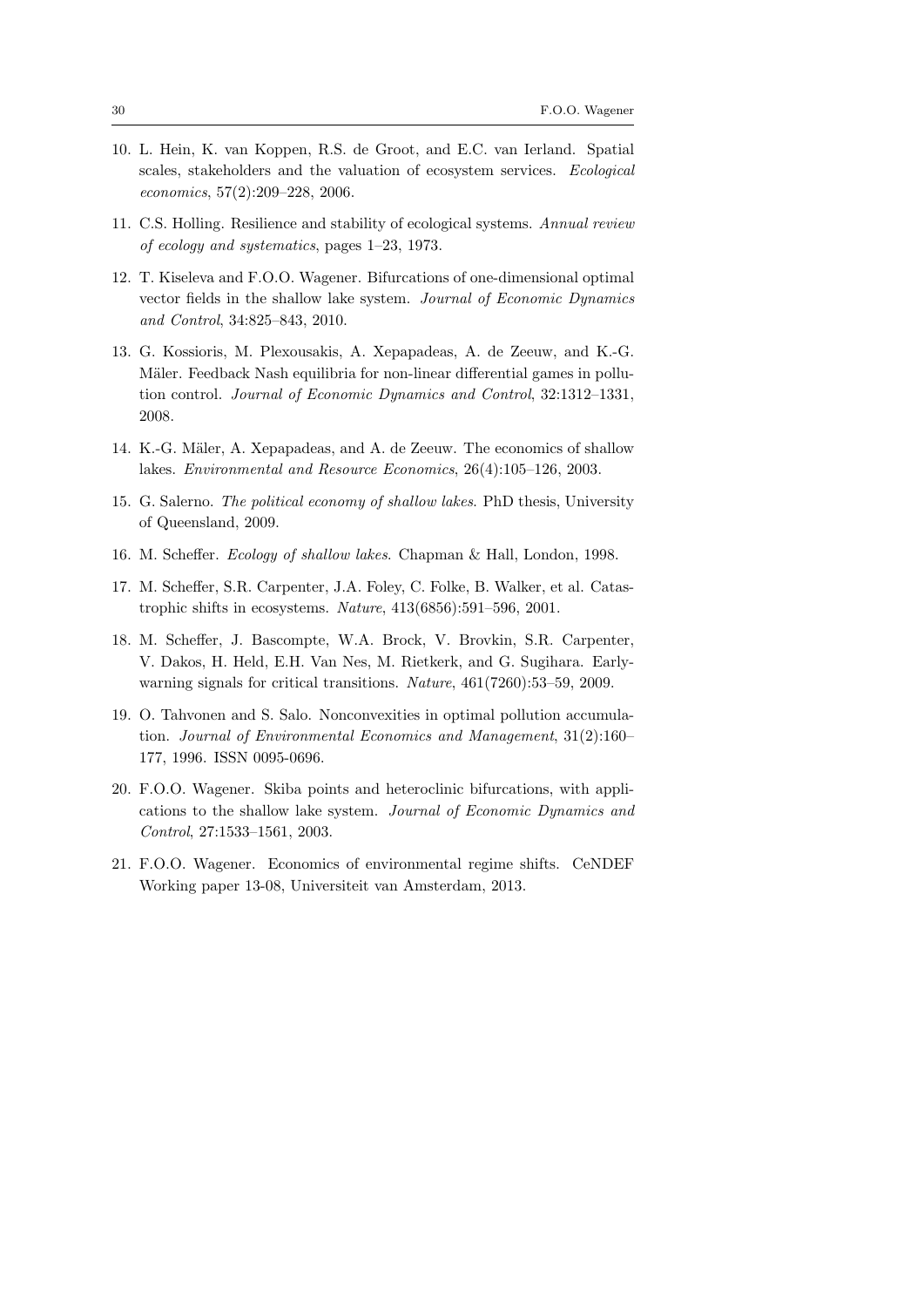#### **A Numerical methods**

The basic numerical building block for computing bifurcation diagrams like those given in Figures 8 and 10 are so-called *continuation methods*, which we discuss first briefly.

#### A.1 Continuation of level curves

In the computation of the diagram given in Figure 8, the curve separating the 'high pollution' region from the union of the 'low pollution' and the 'dependent on initial state' regions is given by the equation

$$
0 = f(b, c) = W_{\text{polluted state}}(b, c) - W_{\text{clean state}}(b, c). \tag{42}
$$

Assume for the moment that for every pair  $(b, c)$ , the value of  $f$  can be computed by some numerical subroutine. Fixing some value  $b_0$  of  $b$ , we can find a root  $c_0$  of

$$
f(b_0, c) = 0.\t\t(43)
$$

The question is, how is that level curve of *f* determined numerically which passes through  $(b_0, c_0)$ ?

The implicit function theorem implies that if  $c_0$  is a simple root of  $(43)$ , then this solution can be 'continued' over an interval containing *b*<sub>0</sub>. Precisely, if  $\frac{\partial f}{\partial c}(b_0, c_0) \neq 0$ , there is a differentiable function  $\varphi$ , such that for every *b* in some small interval around *b*<sub>0</sub>, the value  $c = \varphi(b)$  solves (42).

But this can be repeated: let *b*<sup>1</sup> be the endpoint of the interval, and assume that the limit  $c_1 = \lim_{b \to b_1} \varphi(b)$  exists. If  $c_1$  is a simple root of  $f(b_1, c)$ , then there is a second interval, overlapping the first, such that the definition of  $\varphi$  can be extended – *continuated* – over the new interval. In this way, the original interval can be extended until the simple-root condition *∂f /∂c* fails at some point.

As the solutions  $c = \varphi(b)$  depend differentiably on the parameter *b*, this prompts the following "naive" algorithm. Fix a step size *h*, a maximal number of steps *n*, and a tolerance level *ε*.

- 1. *Initialisation*: set  $i = 0$ , choose  $b_0$ , and find a solution  $c_0$  of  $f(b_0, c) = 0$ .
- 2. *Loop*: repeat while  $i < n$  and  $|f(b_i, c_i)| < \varepsilon$ .
	- (a) Set  $b_{i+1} = b_i + h$ .
	- (b) Try to find a solution  $c = c_{i+1}$  of  $f(b_{i+1}, c) = 0$  close to  $c_i$ .
	- (c) Increase the value of *i* by 1.

The drawback of this algorithm is that it stops if the level curve  $f(b, c) = 0$  cannot be represented as the graph of a function any more; put differently, once the 'simple root' condition is violated, the algorithm stops.

A more sophisticated algorithm can deal with these violations. To decribe it, introduce the vector representation  $x_i = (b_i, c_i)$ . In the general step, assume that vectors  $x_0, \ldots, x_i$  are known, such that  $f(x_j) = 0$  for all  $j = 0, \ldots, i$ . Let moreover

$$
v_i = (x_i - x_{i-1})/||x_i - x_{i-i}|| \text{ and } w_i = \begin{pmatrix} 0 & -1 \\ 1 & 0 \end{pmatrix} v_i.
$$
 (44)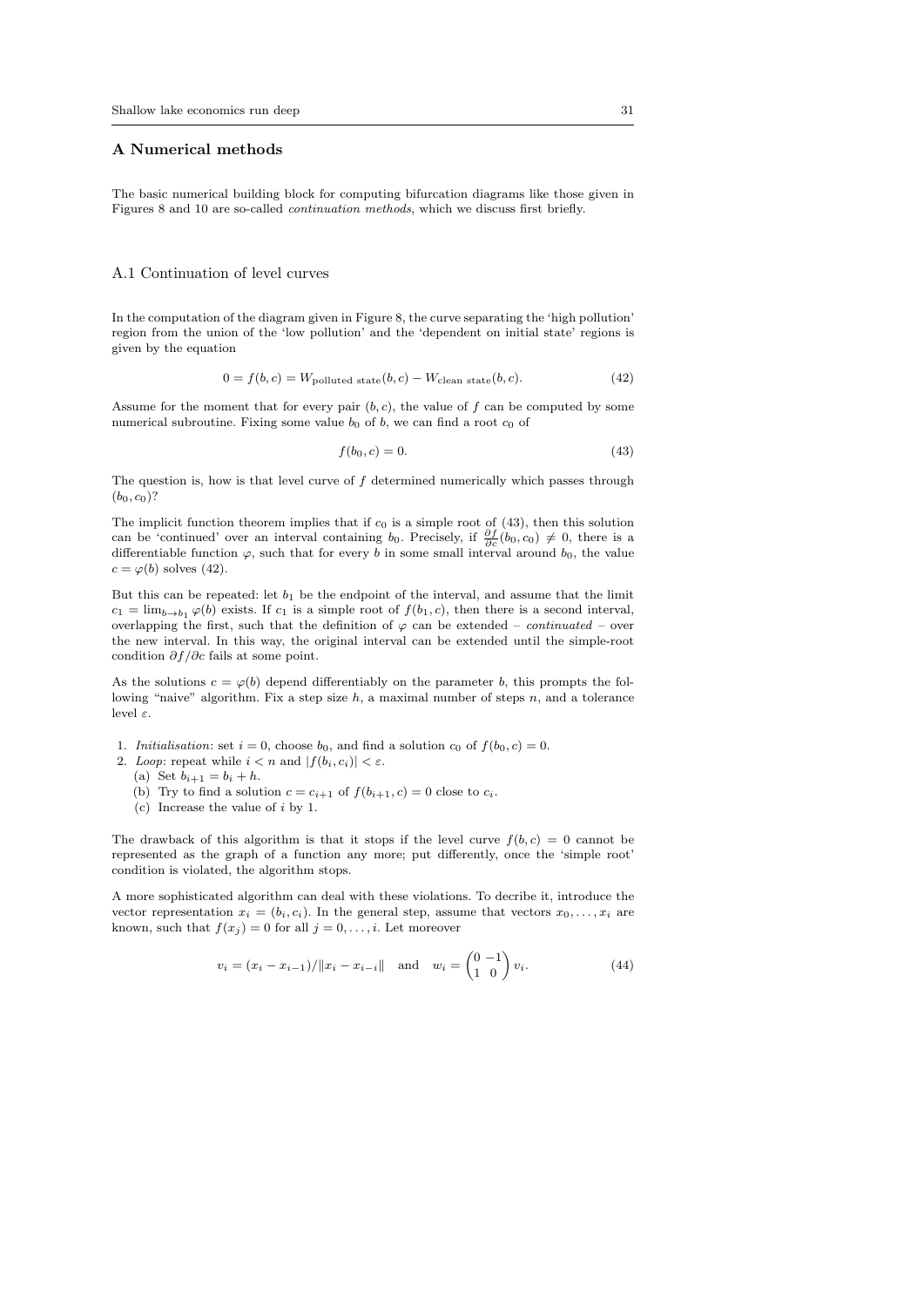Then  $v_i$  is a unit vector approximately tangent to the level curve  $f(b, c) = 0$  at  $x_i$ , and  $w_i$ is a unit vector perpendicular to  $v_i$ . If  $h$  is not too large, the line

$$
\ell_{i+1} : x = (x_i + hv_i) + tw_i, \quad t \in \mathbb{R}
$$
 (45)

intersects the level curve for some  $t_{i+1}$  close to  $t = 0$ . Set

$$
x_{i+1} = x_i + hv_i + t_{i+1}w_i,
$$
\n(46)

and continue the iteration.

The result of this algorithm is a representation of the level set  $f(b, c) = 0$  in parametrised form (*b, c*) = (  $\sim$ 

$$
(b,c) = (b(\tau), c(\tau)), \tag{47}
$$

where  $\tau$  is the parameter.



**Fig. 16** Left: naive continuation; right: sophisticated continuation.

Note that naive continuation can be put in the same vector framework, with the choices of  $v_i$  and  $w_i$  replaced by  $v_i = (1,0)$  and  $w_i = (0,1)$ . The two algorithms are illustrated in Figure 16. Complex continuation problems can (and should) be handled by the excellent Fortran package AUTO [7].

#### A.2 Continuation of double roots

A geometrical locus of interest is the curve of  $(b, c)$ -values separating the parameter regions for which there are three steady states from the region where there is only one. As the implicit function theorem tells us that a simple root of equation (51) can always be continuated in a full neighbourhood of parameters, the condition determining the separating curve is that the root of the steady state equation is not simple. That is,

$$
F(s; b, c) = 0, \quad \frac{\partial F}{\partial s}(s; b, c) = 0.
$$
\n(48)

This is a system of two equations in the three-dimensional space  $(s, b, c)$ , which determines a one-dimensional curve

$$
s = s(\tau), \quad b = b(\tau), \quad c = c(\tau). \tag{49}
$$